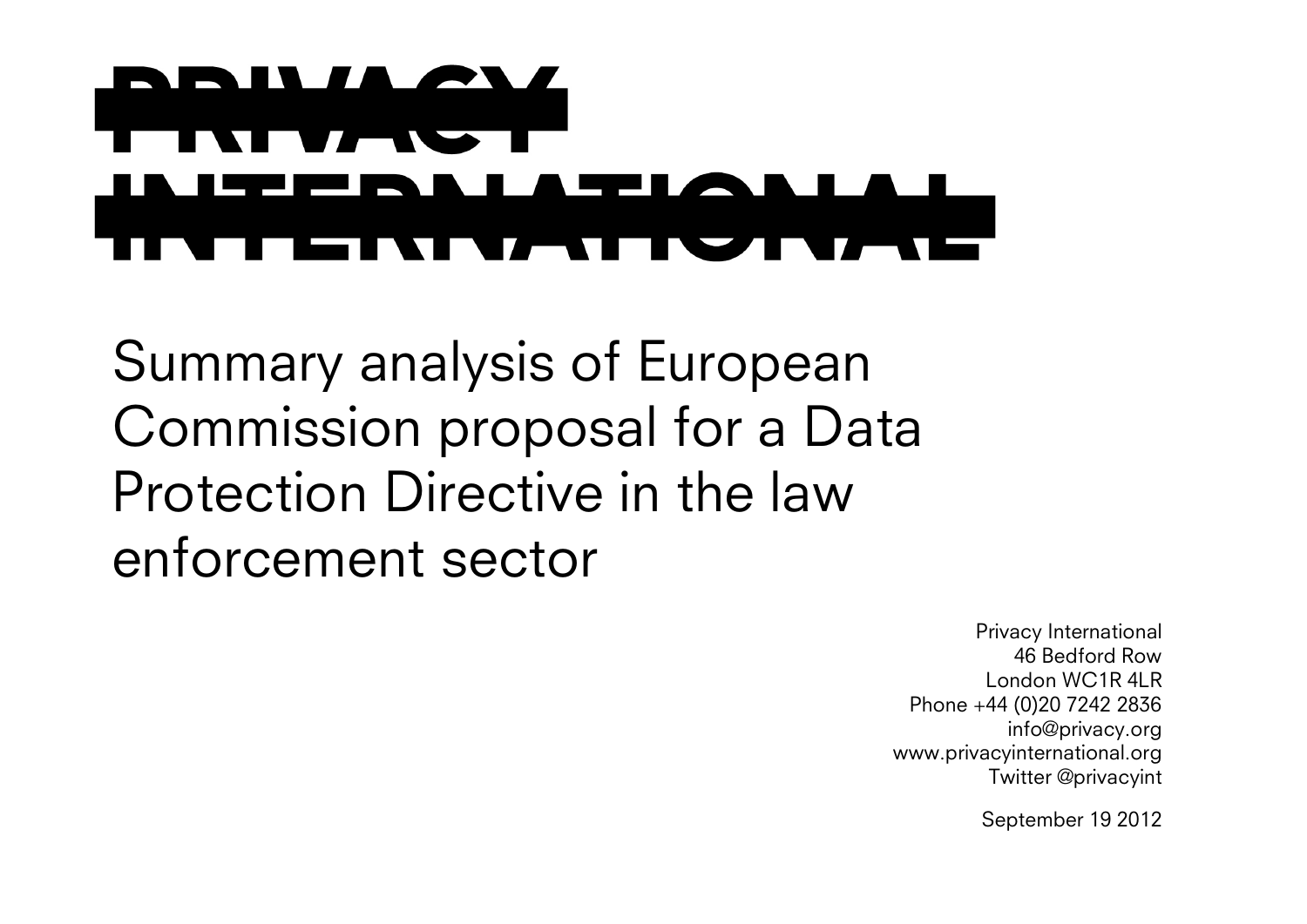On 25 January 2012, the European Commission published a proposal that would comprehensively reform the European data protection legal regime. One aspect of its proposal, a new Regulation (the "Proposed Regulation"),<sup>1</sup> would modernise and further harmonise the data protection regime created by the Data Protection Directive (95/46/EC). Another aspect of the Commission's proposal, a new Directive (the "Proposed Directive"), would set out new rules on "the protection of individuals with regard to the processing of personal data by competent authorities for the purposes of prevention, investigation, detection or prosecution of criminal offences or the execution of criminal penalties, and the free movement of such data". <sup>2</sup> This paper summarises the key elements of the Proposed Directive.

Early reactions to the Proposed Directive were critical. Both the European Data Protection Supervisor ("EDPS") declared that it "does not meet the requirement of a consistent and high level of data protection".<sup>3</sup>, and the Article 29 Data Protection Working Party ("WP29") stated that it is "disappointed by the Commission's level of ambition and [the Article 29 Working Party] underlines the need for stronger provisions". <sup>4</sup> It further states that, as a result of political constraints, the Proposed Directive does not mandate a sufficiently high level of data protection.

Privacy International strongly supports these conclusions and considers that the EU Commission drafters have failed in their duty to ensure a high level of data protection for EU citizens across the board, both in the private and public sector. Police and judicial cooperation in the context of law enforcement is an area where sensitive personal data is likely to be involved, and therefore citizens may be put at particular risk. We are therefore looking to the Parliament and the Council to ensure that a high level of data protection by the relevant public authorities is mandated throughout the EU.

The chart below identifies areas where data protection is not robustly mandated in the Proposed Directive; it also identifies areas where Privacy International calls for improvements that, if implemented, would make the Proposed Directive more comprehensive and more protective of individual privacy in the law enforcement context.

The chart concentrates in particular on strengthening two essential aspects in the Proposed Directive: (i) the rights of the data subject and (ii) the obligations of the controller. By doing so, it can become more in tune with the Proposed Regulation.

<sup>&</sup>lt;sup>1</sup> See COM(2012) 11 Final, 2012/0011 (COD).<br>
<sup>2</sup> See COM(2012) 10 Final, 2012/0010 (COD).<br>
<sup>3</sup> See EDPS Opinion, 7 March 2012, "EDPS applauds strengthening of the right to data protection in Europe, but still regrets the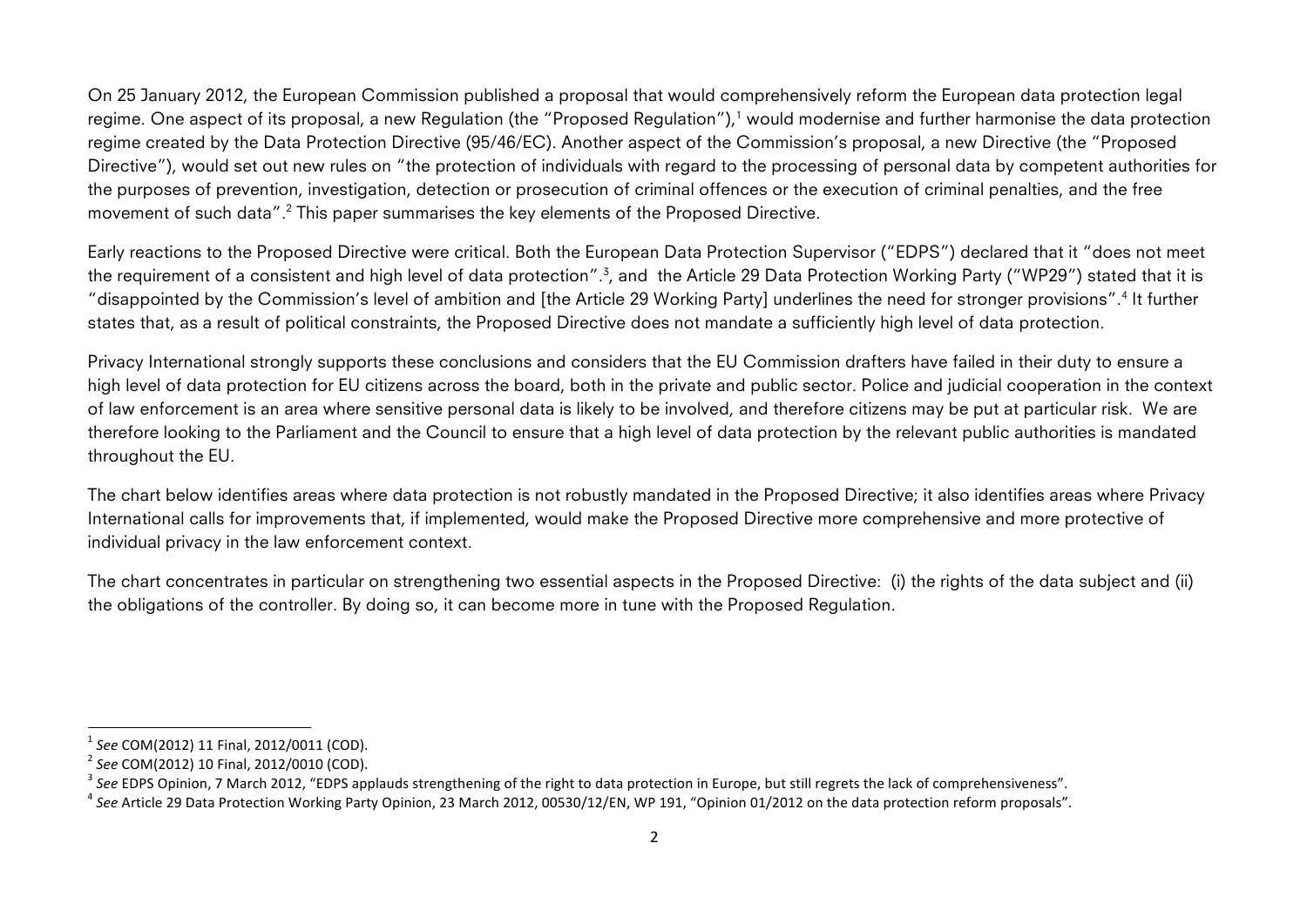Our five key findings reflected in this chart are:

- 1. The data processing principles are less ambitious and more ambiguous than those in the Proposed Regulation.
- 2. The rights of data subjects are significantly weaker than they would be under the Proposed Regulation.
- 3. Controllers are subject to fewer, and vaguer, obligations than they would be under the Proposed Regulation.
- 4. Transfer rules are unclear, and less restrictive than they could be.
- 5. Supervisory authorities have fewer powers of oversight, and much weaker powers of interference or enforcement.

Please note that, as defined in the Proposed Directive, references to "controller" in the chart below are references to a "competent public authority that alone or jointly with others determines the purposes, conditions and means of the processing of personal data; where the purposes, conditions and means of processing are determined by Union law or Member State law, the controller or the specific criteria for his nomination may be designated by Union law or by Member State law." In most cases, the chart summarises "Existing Requirements of the Proposed Directive" as if Member States have already fulfilled the requirements of the Proposed Directive. All references to "data" are references to "personal data".

| <b>Article of the Proposed</b><br>Directive and issue area | <b>Existing requirement of the Proposed Directive</b> | Improvements needed and comments |
|------------------------------------------------------------|-------------------------------------------------------|----------------------------------|
|                                                            |                                                       |                                  |

Data Processing Principles and Lawful Processing

- The data processing principles are, on the whole, more ambiguous, more limited, and weaker than the principles set out in the Proposed Regulation. See, in particular, Art 4 of the Proposed Directive.
- Unlike the Proposed Regulation, the Proposed Directive has no special restriction on the processing of data relating to children. See, by contrast, Art 8 of the Proposed Regulation.

| <b>Art 4(a)</b> . Principles relating<br>to personal data processing<br>- fair processing | Personal data must be processed in accordance with six data<br>processing principles. | The first principle must also require that data be<br>processed in a transparent manner in relation to the<br>data subject. If necessary, to accommodate the law                       |
|-------------------------------------------------------------------------------------------|---------------------------------------------------------------------------------------|----------------------------------------------------------------------------------------------------------------------------------------------------------------------------------------|
|                                                                                           | The first principle requires that data be processed fairly and<br>lawfully.           | enforcement context, this part of the principle could be<br>made only to apply "where possible". (This change<br>proposes language set out in Art 5(a) of the Proposed<br>Regulation.) |
|                                                                                           |                                                                                       |                                                                                                                                                                                        |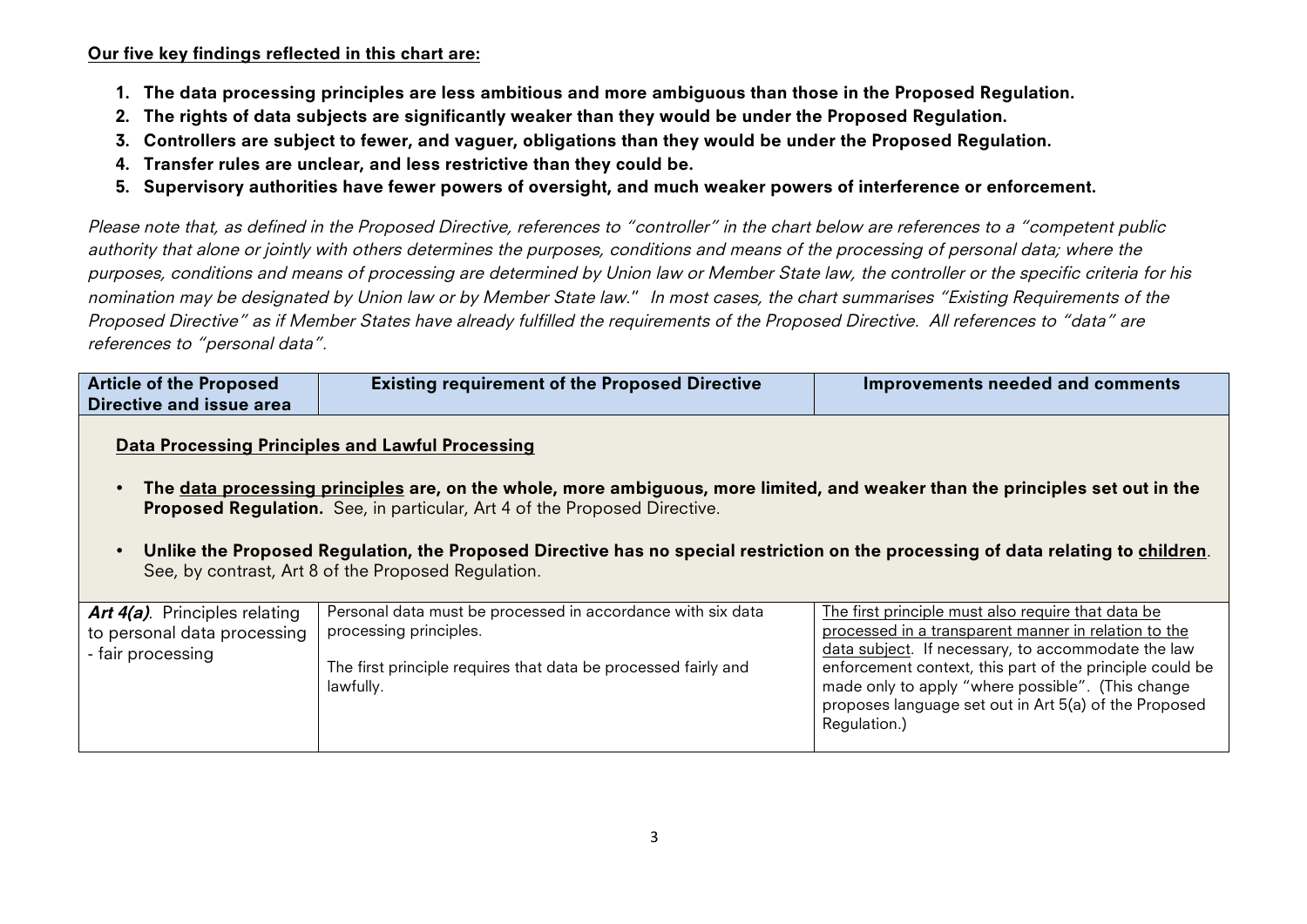| <b>Article of the Proposed</b><br>Directive and issue area                                                | <b>Existing requirement of the Proposed Directive</b>                                                                                                                                                                                                                                                                                                                                                                                       | <b>Improvements needed and comments</b>                                                                                                                                                                                                                        |
|-----------------------------------------------------------------------------------------------------------|---------------------------------------------------------------------------------------------------------------------------------------------------------------------------------------------------------------------------------------------------------------------------------------------------------------------------------------------------------------------------------------------------------------------------------------------|----------------------------------------------------------------------------------------------------------------------------------------------------------------------------------------------------------------------------------------------------------------|
| <b>Art 4(b)</b> . Principles relating<br>to personal data processing<br>- purpose of processing           | The second principle requires that data be collected for specified,<br>explicit and legitimate purposes and not further processed in a way<br>incompatible with those purposes.                                                                                                                                                                                                                                                             | A new recital should be inserted into the Proposed<br>Directive to clarify the meaning of an "incompatible<br>purpose" <sup>5</sup> .                                                                                                                          |
| Art 4(c). Principles relating<br>to personal data processing<br>- limits of processing                    | The third principle requires that processed data are adequate,<br>relevant, and "not excessive in relation to the purposes for which<br>they are processed".                                                                                                                                                                                                                                                                                | (1) The words "not excessive in relation to the purposes<br>for which they are processed" should be revised to limit<br>processing to "the minimum necessary". (This change<br>proposes language set out in Art 5(c) of the Proposed<br>Regulation.)           |
|                                                                                                           |                                                                                                                                                                                                                                                                                                                                                                                                                                             | (2) The third principle should clarify that processing may<br>only take place if, and as long as, the purpose could not<br>be fulfilled without processing data. (This change<br>proposes language set out in Art 5(c) of the Proposed<br>Regulation.)         |
| <b>Art 4(d).</b> Principles relating<br>to personal data processing<br>- up-to-date processing            | The fourth processing principle states that data, "where<br>necessary", must be kept up to date.                                                                                                                                                                                                                                                                                                                                            | To make this requirement unconditional, the words<br>"where necessary" should be removed from Art 4(d).<br>(This change proposes language set out in Art 5(d) of<br>the Proposed Regulation.) $6$ .<br>Note: See also chart entries for Art 18 and 4(f) below. |
| Art 5 and 6. Distinction<br>between categories of data<br>subject and accuracy and<br>reliability of data | Controllers must, "as far as possible", make a clear distinction<br>between different categories of data subject. Also, "as far as<br>possible", controllers must ensure that different categories of data<br>are processed in accordance with their degree of accuracy and<br>reliability. Member States must also ensure that, "as far as<br>possible", data based on facts are distinguished from data based<br>on personal assessments. | To make this requirement unconditional, the language<br>"as far as possible" should be removed from Art 5 and<br>Art $6(1)$ and $(2)^7$ .                                                                                                                      |
| <b>Art 7.</b> Lawfulness of<br>processing                                                                 | Processing of personal data is only lawful under limited<br>circumstances. These circumstances are, however, broadly<br>drafted.                                                                                                                                                                                                                                                                                                            | This provision should specifically make a clear<br>distinction between the lawfulness of processing for an<br>initial, specific purpose, and exceptions that would<br>allow processing for a separate, subsequent purpose.                                     |

 $^5$  As proposed in para 331, EDPS Opinion [full citation###]

 $^{\rm 6}$  As proposed in paras 327-328 EDPS Opinion<br><sup>7</sup> As proposed on p. 27 Article 29 Working Party Opinion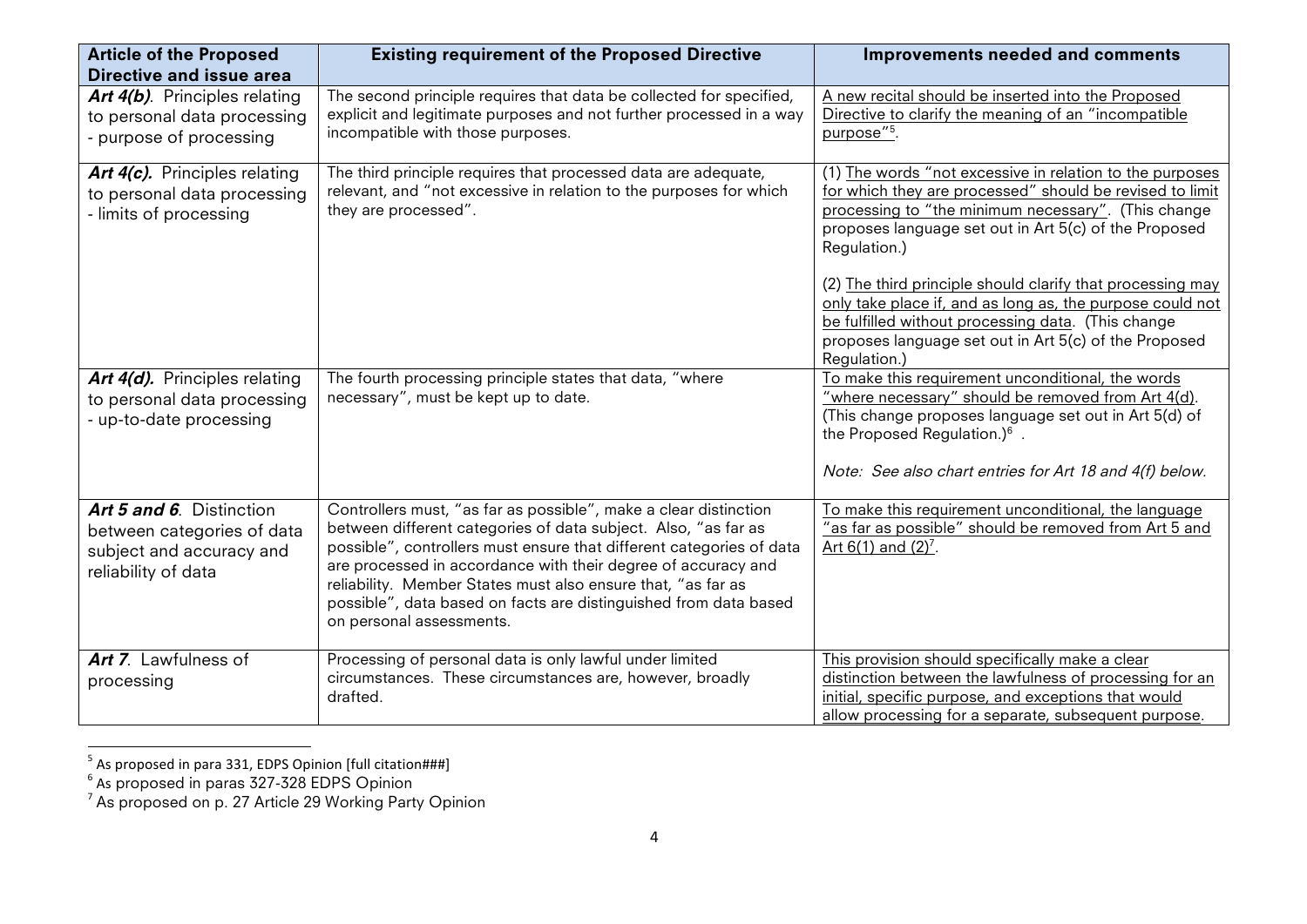| <b>Article of the Proposed</b><br>Directive and issue area | <b>Existing requirement of the Proposed Directive</b>                                                                                                                                   | Improvements needed and comments                                                                                                                                                                                                                                                                                                                                                                                                                                        |
|------------------------------------------------------------|-----------------------------------------------------------------------------------------------------------------------------------------------------------------------------------------|-------------------------------------------------------------------------------------------------------------------------------------------------------------------------------------------------------------------------------------------------------------------------------------------------------------------------------------------------------------------------------------------------------------------------------------------------------------------------|
|                                                            |                                                                                                                                                                                         | Any change of purpose should be required to satisfy a<br>carve-out test of necessity and proportionality, for<br>example (see also entry below on Art 11 of the<br>Proposed Directive). (This change proposes language<br>set out in Art 6(4) of the Proposed Regulation.)<br>Note: Unlike the Proposed Regulation, the Proposed<br>Directive does not set out lawful grounds or safeguards<br>for the processing of historical, statistical or scientific<br>research. |
| Processing of data relating<br>to children                 | The Proposed Regulation places further restrictions on the<br>processing of data relating to children below the age of 13 years.<br>The Proposed Directive has no equivalent provision. | Restrictions should be included in the Proposed<br>Directive on the processing of data relating to children<br>under the age of 13, and a higher level of justification<br>should be required for processing such data. (This<br>change proposes language set out in Art 8 of the<br>Proposed Regulation.)                                                                                                                                                              |

## Rights of the Data Subject

- There are protections against measures based on profiling, but, unlike their peers under the Proposed Regulation, individuals have no right not to be subject to such measures. See Art 9 of the Proposed Directive.
- Controllers are under a duty to provide information to data subjects, but there are caveats. For example, controllers do not need to establish procedures to respond to requests if they would be required to take an "unreasonable" step. In contrast to their peers under the Proposed Regulation, controllers may be less transparent and less responsive to requests, and slower to respond. Under the Proposed Directive, controllers are not required to work with third party recipients of the data to rectify or erase data, and they will find it easier to charge data subjects a "request fee". See Art 10 of the Proposed Directive.
- Significant carve-outs further limit data subject access rights in comparison to the Proposed Regulation. In some cases, Member States may choose to exempt whole categories of data. Controllers are not generally required to consider whether the carve-outs apply on a case-by-case basis. See Art 11 and 13 of the Proposed Directive.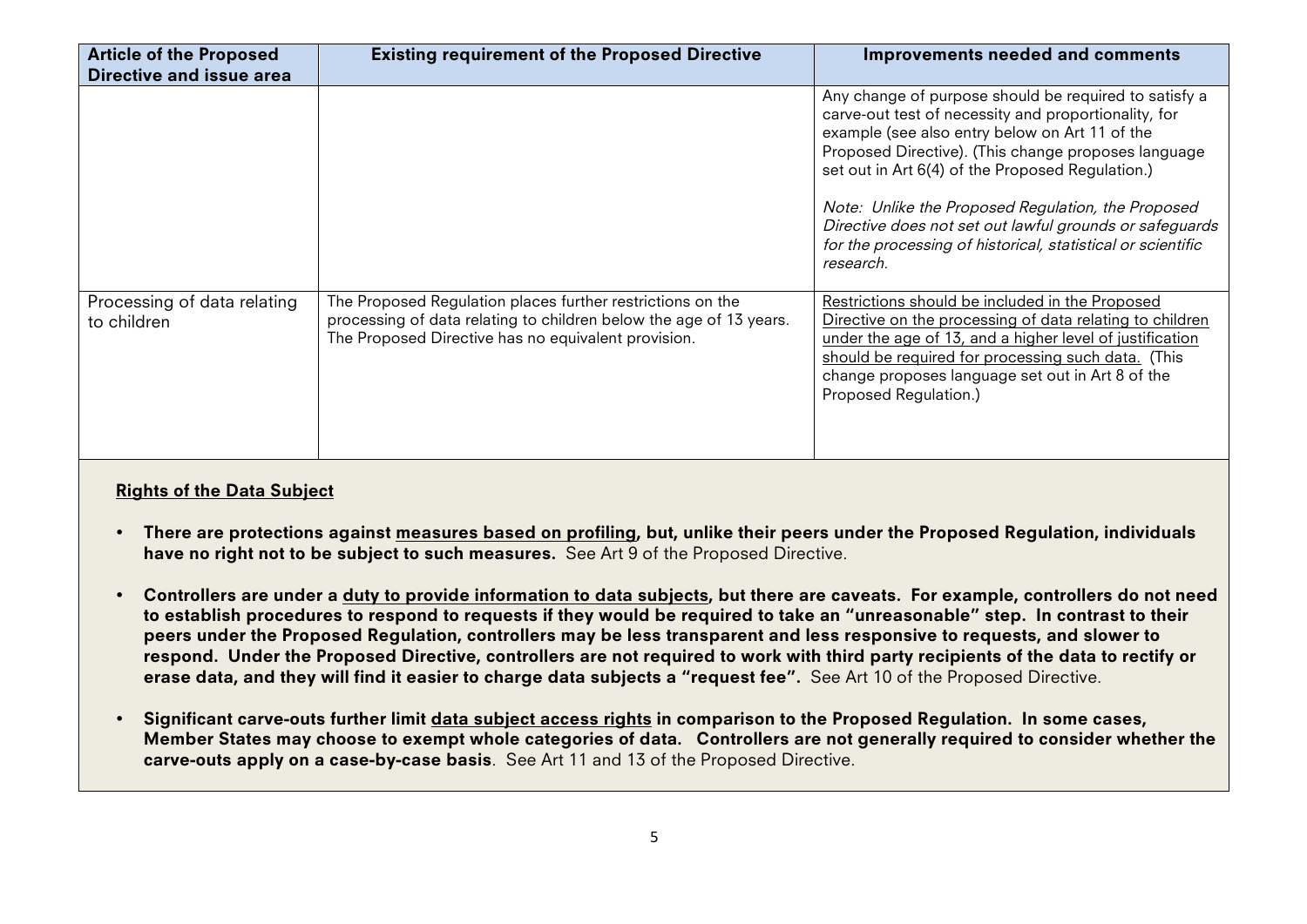| <b>Article of the Proposed</b><br>Directive and issue area                                                                                                                                                                                                                                                                                                                                                                                                                                                                                                                                                                                   | <b>Existing requirement of the Proposed Directive</b>                                                                                                                                                                                                                                                                                                                                                                                                                                                                  | <b>Improvements needed and comments</b>                                                                                                                                                                                                                                                                                                                                                                                                                                                                                                                       |
|----------------------------------------------------------------------------------------------------------------------------------------------------------------------------------------------------------------------------------------------------------------------------------------------------------------------------------------------------------------------------------------------------------------------------------------------------------------------------------------------------------------------------------------------------------------------------------------------------------------------------------------------|------------------------------------------------------------------------------------------------------------------------------------------------------------------------------------------------------------------------------------------------------------------------------------------------------------------------------------------------------------------------------------------------------------------------------------------------------------------------------------------------------------------------|---------------------------------------------------------------------------------------------------------------------------------------------------------------------------------------------------------------------------------------------------------------------------------------------------------------------------------------------------------------------------------------------------------------------------------------------------------------------------------------------------------------------------------------------------------------|
| Supervisory authorities have an oversight role in ensuring that data subject requests are complied with, but have very limited<br>powers of enforcement. See Art 14 of the Proposed Directive.<br>Data subject rights to erasure and rectification are more limited and more ambiguous than they are under the Proposed<br>Regulation. See Art 15 and 16 of the Proposed Directive.<br>Unlike their peers under the Proposed Regulation, data subjects do not have rights to be forgotten, rights for data portability or<br>$\bullet$<br>the right to object to processing. See, by contrast, Art 17, 18 and 19 of the Proposed Regulation. |                                                                                                                                                                                                                                                                                                                                                                                                                                                                                                                        |                                                                                                                                                                                                                                                                                                                                                                                                                                                                                                                                                               |
| Art 9. Measures based on<br>profiling / automated<br>processing                                                                                                                                                                                                                                                                                                                                                                                                                                                                                                                                                                              | Automated processing that is intended to evaluate personal<br>aspects relating to a data subject that would produce an adverse<br>legal effect for the data subject or that would significantly affect<br>them, must be prohibited by the Member States, unless authorised<br>by a law that also takes measures to safeguard the data subject's<br>legitimate interests.<br>Automated processing cannot be based solely on the special<br>categories of personal data specified in Art 8 of the Proposed<br>Directive. | To strengthen the ability of individuals to enforce the<br>prohibition on profiling and automated processing, Art 9<br>should be revised to give individuals a right not to be<br>subject to such measures, in addition to the current<br>requirement (that applies to the Member States). (This<br>change proposes language set out in Art 20 of the<br>Proposed Regulation.)                                                                                                                                                                                |
| Art 10(3). Controllers must<br>establish procedures to<br>provide data subjects with<br>information / access                                                                                                                                                                                                                                                                                                                                                                                                                                                                                                                                 | Controllers must "take all reasonable steps" to establish<br>procedures to provide data subjects with information requested<br>under Art 11 (information to the data subject), and for the exercise<br>of rights set out in Art 12 - 17 (data subject rights of access,<br>rectification, erasure, etc.).                                                                                                                                                                                                              | To require controllers to establish unconditionally such<br>procedures, the words "take all reasonable steps"<br>could be deleted from Art 10(3) <sup>8</sup> .<br>Note: In the Proposed Regulation, controllers are also<br>required to provide an electronic means of access for<br>data subjects if data is processed automatically.<br>However, due to the difficulty of verifying identities<br>electronically, and the potential sensitivity of LEA-held<br>data, an "electronic access" requirement may not be<br>suitable for the Proposed Directive. |
| Art 10(4). Controllers must<br>inform data subjects of<br>actions taken in respect of                                                                                                                                                                                                                                                                                                                                                                                                                                                                                                                                                        | Controllers must inform data subjects about the follow-up to their<br>request "without undue delay".                                                                                                                                                                                                                                                                                                                                                                                                                   | (1) Controllers should be required to respond in writing.<br>(This change proposes language set out in Article 12(2)<br>of the Proposed Regulation.)                                                                                                                                                                                                                                                                                                                                                                                                          |

<sup>&</sup>quot;""""""""""""""""""""""""""""""""""""""""""""""""""""""""""" <sup>8</sup> As proposed in para 365 EDPS Opinion.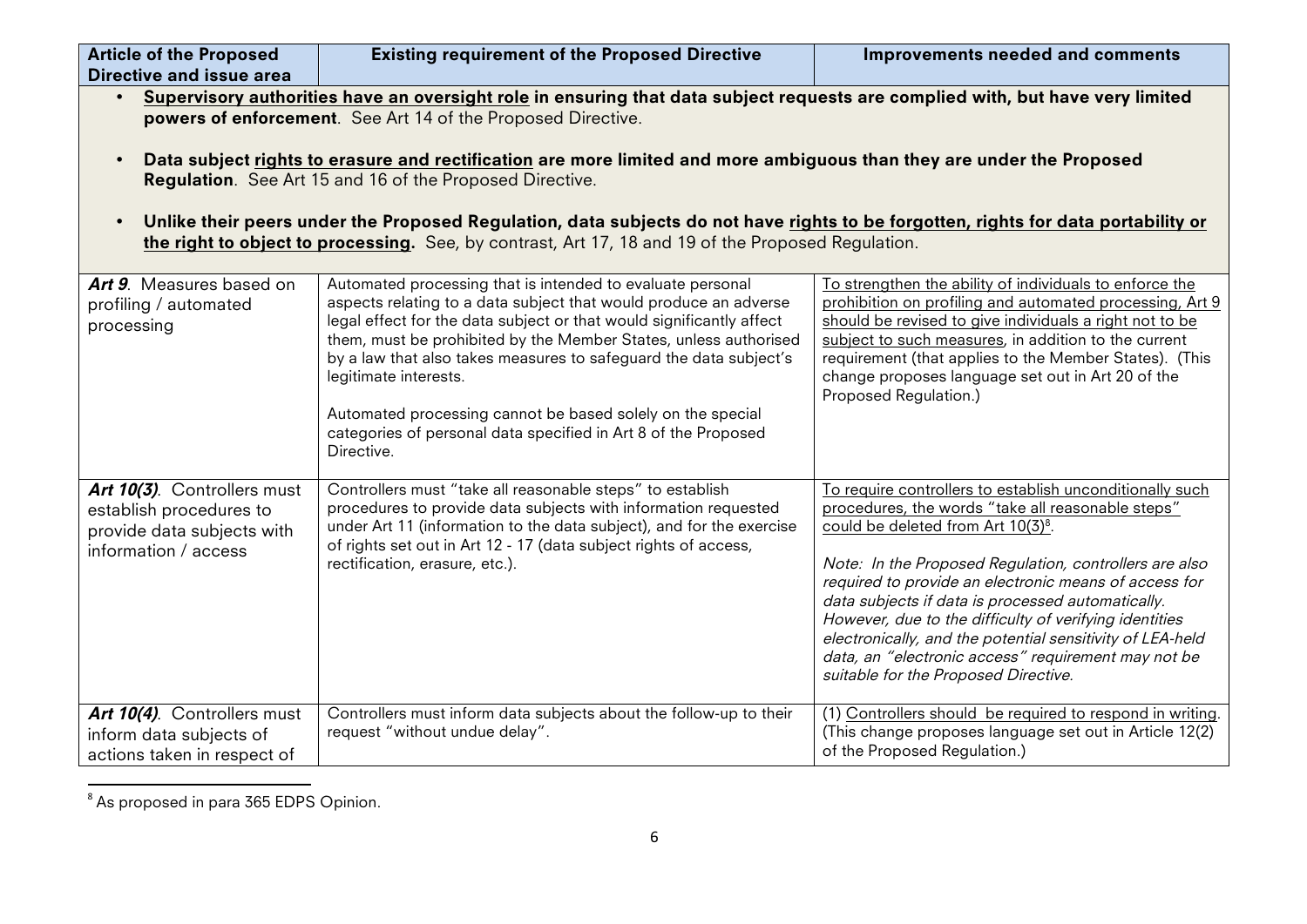| <b>Article of the Proposed</b>                                                                                                     | <b>Existing requirement of the Proposed Directive</b>                                                                                                                                  | Improvements needed and comments                                                                                                                                                                                                                                                                                                                                                              |
|------------------------------------------------------------------------------------------------------------------------------------|----------------------------------------------------------------------------------------------------------------------------------------------------------------------------------------|-----------------------------------------------------------------------------------------------------------------------------------------------------------------------------------------------------------------------------------------------------------------------------------------------------------------------------------------------------------------------------------------------|
| Directive and issue area                                                                                                           |                                                                                                                                                                                        |                                                                                                                                                                                                                                                                                                                                                                                               |
| their requests                                                                                                                     |                                                                                                                                                                                        | (2) Art 10(4) should be rewritten to clearly require<br>controllers to confirm whether or not any action has<br>been taken in respect of their request. Current wording<br>is unclear, and controllers could construe this<br>requirement as only applying if action (i.e., "follow-up")<br>is taken. (This change proposes language set out in<br>Article 12(2) of the Proposed Regulation.) |
|                                                                                                                                    |                                                                                                                                                                                        | (3) In addition to (2) above, if a controller refuses to<br>take action, the controller should be required to inform<br>the data subject of the reason for the refusal, the<br>possibility of lodging a complaint with the supervisory<br>authority, and of seeking judicial remedy. (This change<br>proposes language set out in Article 12(3) of the<br>Proposed Regulation.)               |
|                                                                                                                                    |                                                                                                                                                                                        | Note: See also chart entries for Art 13 and 14 below.<br>(4) Controllers should be required to respond to the<br>data subject, whether or not any action has been taken,<br>within a period of 1 month. (This change proposes<br>language set out in Art 12(2) of the Proposed<br>Regulation.)                                                                                                |
| Art 10(5). Controllers must<br>provide information in<br>respect of requests free of<br>charge, except in certain<br>circumstances | Controllers must provide information free of charge, except if<br>requests are "vexatious, in particular because of their repetitive<br>nature, or the size or volume of the request". | (1) To make it more difficult for controllers to charge<br>fees for providing information to data subjects, the<br>word "vexatious" in Art 10(5) could be replaced by<br>"manifestly excessive". (This change proposes<br>language set out in Article 12(4) of the Proposed<br>Regulation.)                                                                                                   |
|                                                                                                                                    |                                                                                                                                                                                        | (2) To ensure that data subject rights may be observed<br>regardless of the size or amount of data held, the words<br>"or the size or volume of the request" should be<br>deleted from Art 10(5). (This change proposes<br>language set out in Article 12(4) of the Proposed<br>Regulation.)                                                                                                  |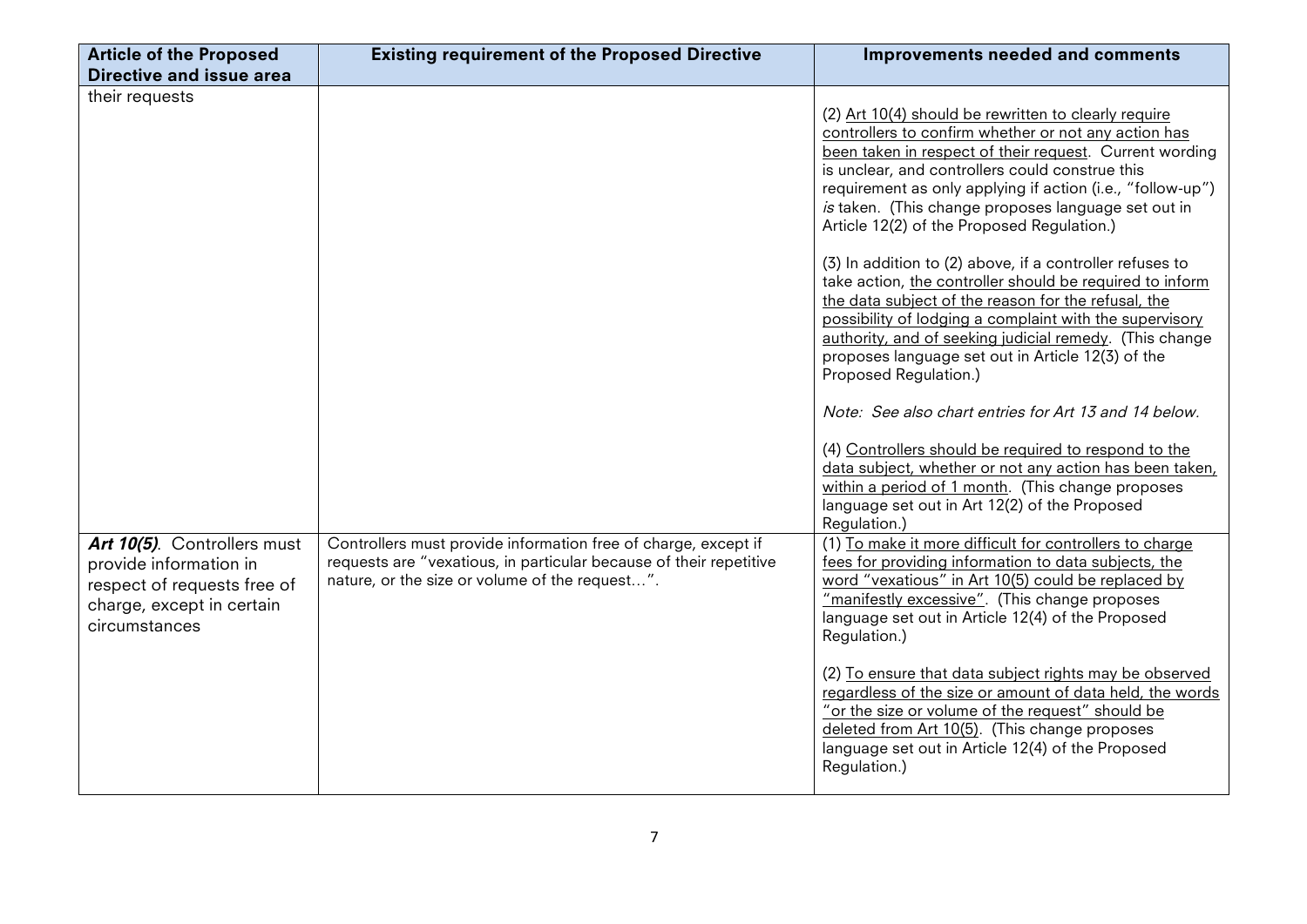| <b>Article of the Proposed</b>                                                                                               | <b>Existing requirement of the Proposed Directive</b>                                                                                                                                                                                                                                                                                                                                                                                                                                                                                                                                                                                                                                                                                                                                                                                                                                                                                                                                                                                                                           | Improvements needed and comments                                                                                                                                                                                                                                                                                                                                                                                                                                                                                                                                                                                                                                                                                                                                                                                                                                                                                                                                                                                                                                                                                                                                                                                                |
|------------------------------------------------------------------------------------------------------------------------------|---------------------------------------------------------------------------------------------------------------------------------------------------------------------------------------------------------------------------------------------------------------------------------------------------------------------------------------------------------------------------------------------------------------------------------------------------------------------------------------------------------------------------------------------------------------------------------------------------------------------------------------------------------------------------------------------------------------------------------------------------------------------------------------------------------------------------------------------------------------------------------------------------------------------------------------------------------------------------------------------------------------------------------------------------------------------------------|---------------------------------------------------------------------------------------------------------------------------------------------------------------------------------------------------------------------------------------------------------------------------------------------------------------------------------------------------------------------------------------------------------------------------------------------------------------------------------------------------------------------------------------------------------------------------------------------------------------------------------------------------------------------------------------------------------------------------------------------------------------------------------------------------------------------------------------------------------------------------------------------------------------------------------------------------------------------------------------------------------------------------------------------------------------------------------------------------------------------------------------------------------------------------------------------------------------------------------|
| <b>Directive and issue area</b><br>Art 10. Rights in relation to<br>recipients<br>Art 11. Information to the<br>data subject | The Proposed Regulation would require controllers to communicate<br>any rectification/erasure carried out in accordance with a data<br>subject request to each recipient to whom data have been<br>disclosed, unless this is impossible or would involve<br>disproportionate effort. The Proposed Directive has no equivalent<br>requirement.<br>Where personal data are collected, controllers must "take all<br>appropriate measures" to provide the data subject with certain<br>types of information.<br>Art 11 of the Proposed Directive is subject to a significant carve-<br>out (Art 11(4)), that allows Member States to legislate to delay,<br>restrict or omit to provide such information if measures are<br>necessary and proportionate in a democratic society with due<br>regard for the legitimate interests of the person concerned, in order<br>to satisfy one of five prescribed goals (e.g., to protect public<br>security).<br>Additionally, Member States may determine categories of data that<br>are wholly or partly exempt under the above carve-out. | Controllers should be required to communicate to each<br>recipient to whom the data have been disclosed any<br>rectification, erasure or change of data, unless this is<br>impossible or would involve disproportionate effort.<br>(This change proposes language set out in Art 13 of the<br>Proposed Regulation.)<br>(1) The words "take all appropriate measures" should<br>be removed from Art 11, to unconditionally require<br>controllers to provide such information. (This change<br>proposes language set out in Art 14(1) of the Proposed<br>Regulation.)<br>(2) If data is not collected from the data subject,<br>controllers should be required to inform the data<br>subject from which source the data originates. This<br>requirement should, in the law enforcement context, be<br>subject to the Art 11(4) carve-out. (This change<br>proposes language set out in Art 14(3) of the Proposed<br>Regulation.)<br>(3) The power for Member States to exempt categories<br>of data should be limited, so that controllers are still<br>required to apply the carve-out test of necessity and<br>proportionality on a case-by-case basis <sup>9</sup> .<br>Note: The wide carve-out means that, in practice, Art |
|                                                                                                                              |                                                                                                                                                                                                                                                                                                                                                                                                                                                                                                                                                                                                                                                                                                                                                                                                                                                                                                                                                                                                                                                                                 | 11 will provide much weaker protections for data<br>subjects than its equivalent measure under the<br>Proposed Regulation (Art 14), even if the language of<br>the information to be provided is otherwise exactly the<br>same.                                                                                                                                                                                                                                                                                                                                                                                                                                                                                                                                                                                                                                                                                                                                                                                                                                                                                                                                                                                                 |
| Art 12. Right of access for<br>the data subject                                                                              | Data subjects have the right to obtain confirmation from controllers<br>whether or not data relating to them are being processed. If data<br>are being processed, then controllers must provide data subjects<br>with certain types of information about the processing (such as the                                                                                                                                                                                                                                                                                                                                                                                                                                                                                                                                                                                                                                                                                                                                                                                            | (1) Controllers should be required to disclose, so far as<br>possible, the significance and envisaged consequences<br>of processing. (This change proposes language set out<br>in Art 15(1)(h) of the Proposed Regulation.)                                                                                                                                                                                                                                                                                                                                                                                                                                                                                                                                                                                                                                                                                                                                                                                                                                                                                                                                                                                                     |

<sup>&</sup>quot;"""""""""""""""""""""""""""""""""""""""""""""""""""""""""""  $^9$  As proposed in para 373 EDPS Opinion and in p. 28 Article 29 Working Party Opinion.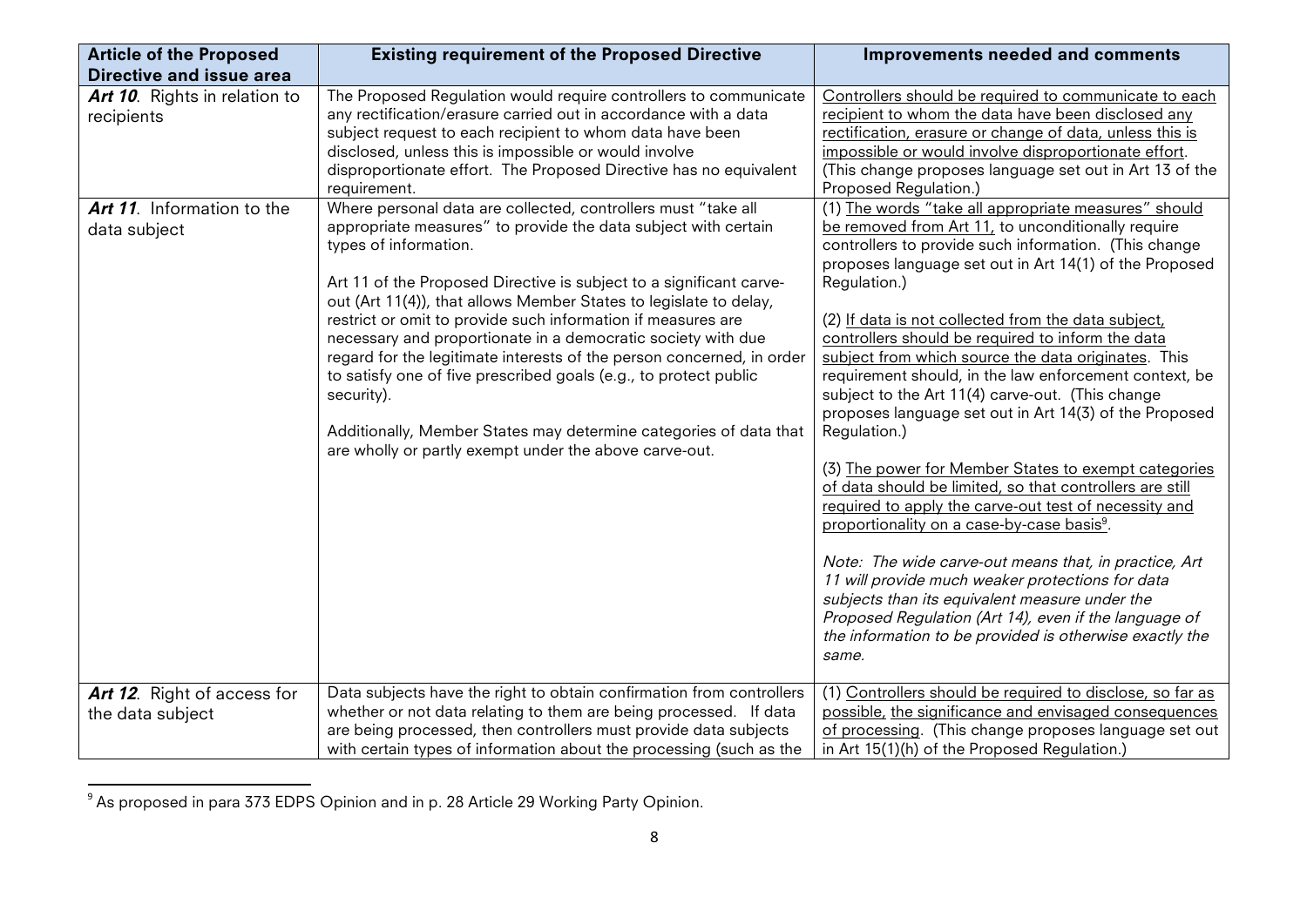| <b>Article of the Proposed</b>                | <b>Existing requirement of the Proposed Directive</b>                                                                                                                                                                                                                                                                                                                                                                                                                                                                                                                                                                                                                                                                                                                                                                                                                       | Improvements needed and comments                                                                                                                                                                                                                                                                                                                                                                                                                                                                                                                                                                                                                                                                                                                                                                                                                                                      |
|-----------------------------------------------|-----------------------------------------------------------------------------------------------------------------------------------------------------------------------------------------------------------------------------------------------------------------------------------------------------------------------------------------------------------------------------------------------------------------------------------------------------------------------------------------------------------------------------------------------------------------------------------------------------------------------------------------------------------------------------------------------------------------------------------------------------------------------------------------------------------------------------------------------------------------------------|---------------------------------------------------------------------------------------------------------------------------------------------------------------------------------------------------------------------------------------------------------------------------------------------------------------------------------------------------------------------------------------------------------------------------------------------------------------------------------------------------------------------------------------------------------------------------------------------------------------------------------------------------------------------------------------------------------------------------------------------------------------------------------------------------------------------------------------------------------------------------------------|
| Directive and issue area                      |                                                                                                                                                                                                                                                                                                                                                                                                                                                                                                                                                                                                                                                                                                                                                                                                                                                                             |                                                                                                                                                                                                                                                                                                                                                                                                                                                                                                                                                                                                                                                                                                                                                                                                                                                                                       |
|                                               | categories of data being processed). The data subject also has a<br>right to obtain from the controller a copy of the personal data<br>undergoing processing.                                                                                                                                                                                                                                                                                                                                                                                                                                                                                                                                                                                                                                                                                                               | Note: The Proposed Regulation says that the<br>significance and consequences of the processing of<br>data relating to the data subject information must be<br>provided "at least in the case of measures referred to in<br>Art 20" The Proposed Directive does not require<br>controllers to provide this information, at least in part<br>because, as set out in this chart below, there is no<br>equivalent provision to Art 20 of the Proposed<br>Regulation (which concerns the right of data subjects<br>not to be subject to certain profiling based measures.)<br>(2) Where the data subject makes a data subject access<br>request in electronic form, controllers should be<br>required to provide information in electronic form,<br>unless otherwise requested by the data subject. (This<br>change proposes language set out in Art 15(2) of the<br>Proposed Regulation.) |
| Art 13. Limitations to the<br>right of access | Data subject access rights are subject to a significant carve-out,<br>that allows Member States to legislate to restrict, wholly or partly,<br>data subject access rights to the extent that such restriction is a<br>necessary and proportionate measure in a democratic society with<br>due regard for the legitimate interests of the person concerned, in<br>order to satisfy one of five prescribed goals (e.g., to protect public<br>security).<br>Additionally, Member States may determine categories of data that<br>are wholly or partly exempt under the above carve-out.<br>If a data subject access right is restricted as a result of such a<br>measure, then the controller must inform the data subject in writing<br>on any refusal or restriction of access, the reason for the refusal,<br>and the possibility of lodging a complaint with a supervisory | (1) Controllers should be required to assess on a case<br>by case basis whether the carve-out can apply, and<br>language should be added to Art 13 requiring that "any<br>restriction must be in compliance with the Charter of<br>Fundamental Rights of the European Union and the<br>Convention for the Protection of Human Rights and<br>Freedoms, and in line with the case law of the European<br>Court of Justice and the European Court of Human<br>Rights" <sup>10</sup> .<br>(2) The power for Member States to exempt categories<br>of data should be limited, so that controllers are still<br>required to apply the carve-out test of necessity and<br>proportionality on a case-by-case basis <sup>11</sup> .                                                                                                                                                            |

 $^{10}$  As also proposed on p. 29 Article 29 Working Party Opinion.

 $11$  As proposed in para 373 EDPS Opinion and on p. 28 Article 29 Working Party Opinion.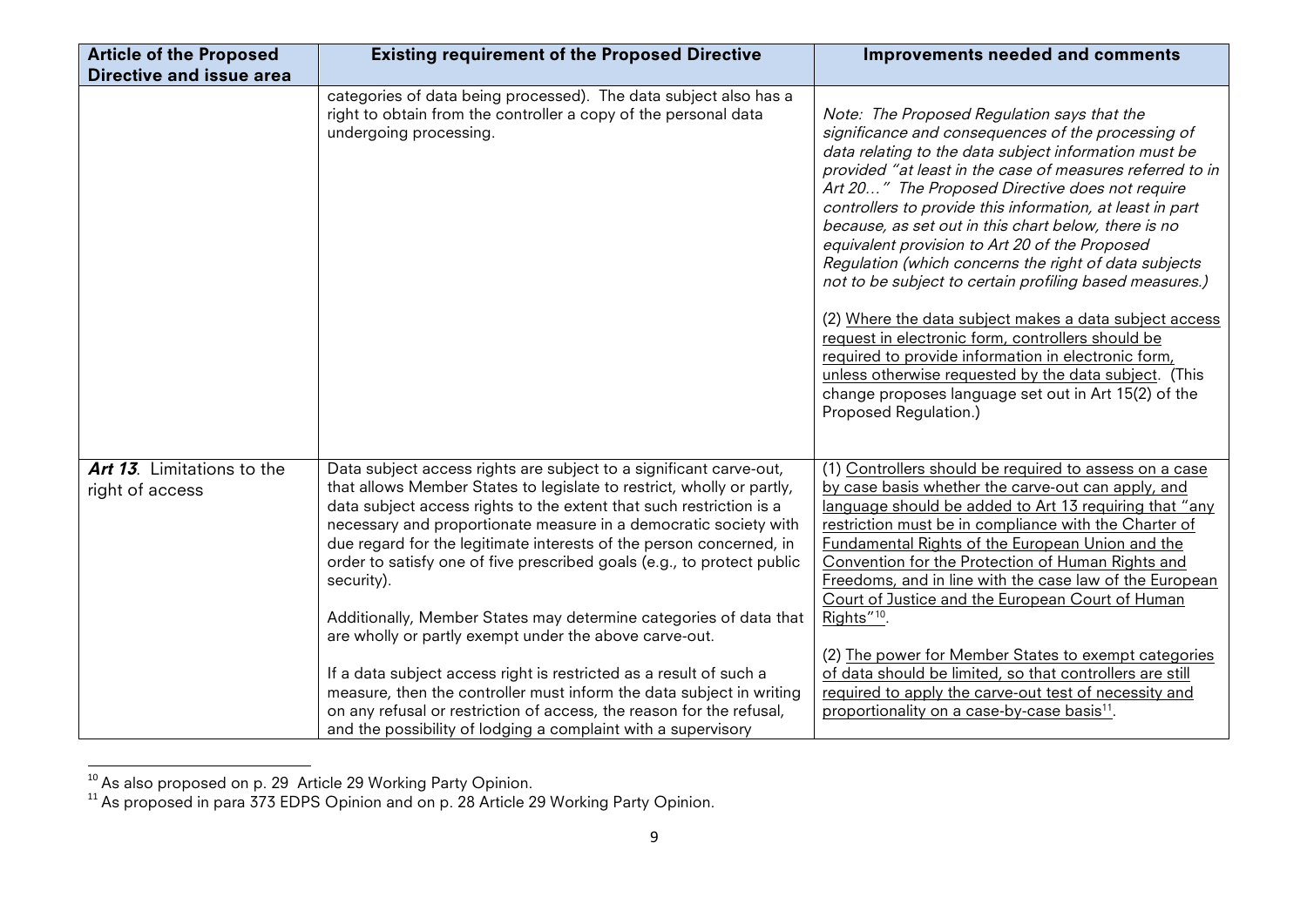| <b>Article of the Proposed</b>    | <b>Existing requirement of the Proposed Directive</b>                                                                                                                                                                                                                                                                                                  | <b>Improvements needed and comments</b>                                                                                                                                                                                                                                             |
|-----------------------------------|--------------------------------------------------------------------------------------------------------------------------------------------------------------------------------------------------------------------------------------------------------------------------------------------------------------------------------------------------------|-------------------------------------------------------------------------------------------------------------------------------------------------------------------------------------------------------------------------------------------------------------------------------------|
| Directive and issue area          |                                                                                                                                                                                                                                                                                                                                                        |                                                                                                                                                                                                                                                                                     |
|                                   | authority and seeking a judicial remedy (except where the provision<br>of this information would undermine the purpose for which the<br>request was not satisfied).<br>If such information is omitted, to avoid undermining the purpose of<br>the carve-out, then controllers must document the grounds for<br>omitting such factual or legal reasons. | Note: The wide carve-out means that, in practice, Art<br>12 will provide much weaker rights for data subjects<br>than its equivalent measure under the Proposed<br>Regulation (Art 15), even if the language of the<br>information to be provided is otherwise exactly the<br>same. |
| <b>Art 14 and 45(1)(c).</b> Right | Data subjects have a right to request a supervisory authority to                                                                                                                                                                                                                                                                                       | A power for the relevant supervisory authority to order                                                                                                                                                                                                                             |
| for data subject to request       | review the lawfulness of a controller's processing. Controllers<br>must inform the data subject of the right to request an intervention                                                                                                                                                                                                                | the controller or processor to comply with data subject<br>requests could be added to this provision, to ensure                                                                                                                                                                     |
| supervisory review                | by the supervisory authority. Where a review is requested,                                                                                                                                                                                                                                                                                             | unambiguously that supervisory authorities are able to                                                                                                                                                                                                                              |
|                                   | supervisory authorities must inform the data subject that all                                                                                                                                                                                                                                                                                          | enforce the results of their reviews <sup>12</sup> .                                                                                                                                                                                                                                |
|                                   | necessary verifications have taken place, and of the lawfulness of                                                                                                                                                                                                                                                                                     |                                                                                                                                                                                                                                                                                     |
| Art 15. Right to rectification    | the processing in question.<br>Data subjects have a right to obtain rectification from the data                                                                                                                                                                                                                                                        | This provision implies that controllers may refuse to                                                                                                                                                                                                                               |
|                                   | controller in respect of inaccurate personal data relating to them.                                                                                                                                                                                                                                                                                    | comply with data subject rectification requests, but no                                                                                                                                                                                                                             |
|                                   | Incomplete data may be completed, including by way of a                                                                                                                                                                                                                                                                                                | grounds or conditions for refusal are given. A                                                                                                                                                                                                                                      |
|                                   | corrective statement.                                                                                                                                                                                                                                                                                                                                  | requirement that any refusal to rectify must satisfy<br>necessity and proportionality tests (along the lines of                                                                                                                                                                     |
|                                   | If controllers refuse to rectify such data, they must inform the data                                                                                                                                                                                                                                                                                  | the carve-out language in Art 11 and Art 13) should be                                                                                                                                                                                                                              |
|                                   | subject in writing of the reason for refusal, and on the possibility of                                                                                                                                                                                                                                                                                | added to Art 15 <sup>13</sup> .                                                                                                                                                                                                                                                     |
|                                   | lodging a complaint to the supervisory authority and seeking a<br>judicial remedy.                                                                                                                                                                                                                                                                     |                                                                                                                                                                                                                                                                                     |
| Art 16(1). Right to erasure       | In certain circumstances, data subjects have a right to obtain from                                                                                                                                                                                                                                                                                    | This provision implies that controllers may refuse to                                                                                                                                                                                                                               |
|                                   | the controller erasure of personal data relating to them where                                                                                                                                                                                                                                                                                         | comply with data subject erasure requests, but no                                                                                                                                                                                                                                   |
|                                   | processing does not comply with the Art 4(a)-(e), 7 and 8 Proposed                                                                                                                                                                                                                                                                                     | grounds or conditions for refusal are given. A                                                                                                                                                                                                                                      |
|                                   | Directive (provisions on data processing principles, lawful<br>processing, and processing of special categories of data,                                                                                                                                                                                                                               | requirement that any refusal to erase must satisfy<br>necessity and proportionality tests (along the lines of                                                                                                                                                                       |
|                                   | respectively).                                                                                                                                                                                                                                                                                                                                         | the carve-out language in Art 11 and Art 13) should be                                                                                                                                                                                                                              |
|                                   |                                                                                                                                                                                                                                                                                                                                                        | added to Art 16. (This change is proposed in para 372                                                                                                                                                                                                                               |
|                                   | If controllers refuse to erase such data, they must inform the data                                                                                                                                                                                                                                                                                    | EDPS Opinion.)                                                                                                                                                                                                                                                                      |
|                                   | subject in writing of the reason for refusal, and on the possibility of                                                                                                                                                                                                                                                                                |                                                                                                                                                                                                                                                                                     |

<sup>&</sup>quot;"""""""""""""""""""""""""""""""""""""""""""""""""""""""""""  $12$  As proposed in para 379 and Part III 8.a EDPS Opinion

<sup>&</sup>lt;sup>13</sup> As proposed in para 372 EDPS Opinion.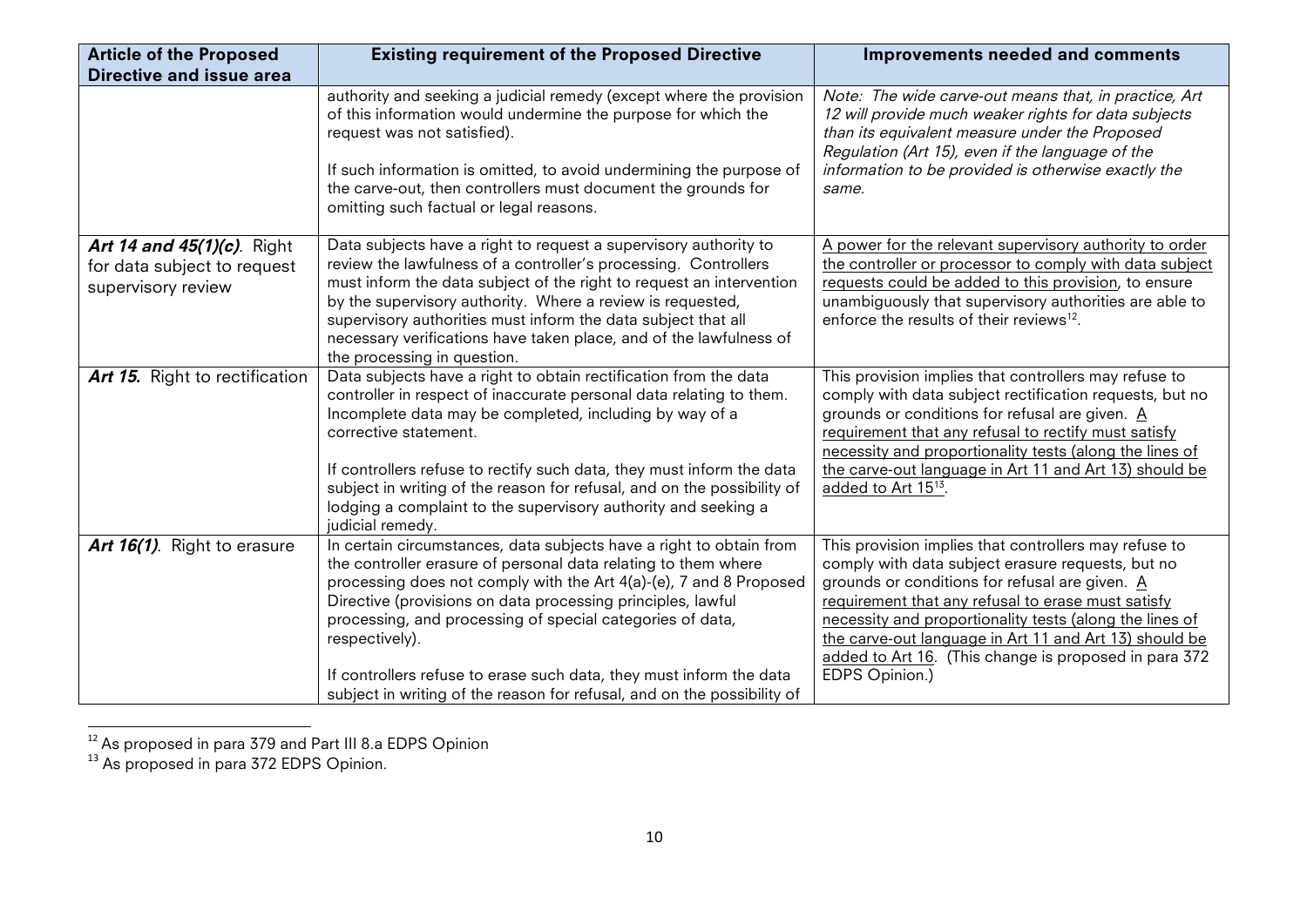| <b>Article of the Proposed</b><br><b>Directive and issue area</b> | <b>Existing requirement of the Proposed Directive</b>                                                                                                                                                                                                                                                                                                                  | <b>Improvements needed and comments</b>                                                                                                                                                                                                                                                                                                                                                                                                                                                                                                                                                                                                                                                                                                                                                                                                                                                                                       |
|-------------------------------------------------------------------|------------------------------------------------------------------------------------------------------------------------------------------------------------------------------------------------------------------------------------------------------------------------------------------------------------------------------------------------------------------------|-------------------------------------------------------------------------------------------------------------------------------------------------------------------------------------------------------------------------------------------------------------------------------------------------------------------------------------------------------------------------------------------------------------------------------------------------------------------------------------------------------------------------------------------------------------------------------------------------------------------------------------------------------------------------------------------------------------------------------------------------------------------------------------------------------------------------------------------------------------------------------------------------------------------------------|
|                                                                   | lodging a complaint to the supervisory authority and seeking a<br>judicial remedy.                                                                                                                                                                                                                                                                                     | Note: Due to differences between the provisions of the<br>Proposed Directive and Regulation on data processing<br>principles, lawful processing, and processing of special<br>categories of data, the circumstances where data<br>subjects may make a request for erasure are different,<br>and slightly more limited, under the Directive.                                                                                                                                                                                                                                                                                                                                                                                                                                                                                                                                                                                   |
| Art 16(3). Right to erasure -<br>"marking"                        | Instead of erasure, the controller shall "mark" data where (i) their<br>accuracy is contested by the data subject, for a limited period, (ii)<br>the data have to be maintained for purposes of proof, or (iii) the<br>data subject opposes erasure and requests for restriction of use<br>instead.                                                                    | (1) Art 16(3) should make clear that "marking" data<br>means that data controllers are restricting from<br>processing such data. (This change proposes language<br>set out in Art 17(4) of the Proposed Regulation.) A<br>recital should clarify the meaning of "marked" data, or<br>references to "marking" could simply by replaced by<br>"restrict processing of".<br>Note: Art 17(4) of the Proposed Regulation requires<br>that the controller "restricts processing" instead of<br>"marking" such data if such circumstances apply. The<br>applicable restrictions are set out in Art 17(5) - 17(6) of<br>the Proposed Regulation -- but no equivalent exists in<br>the Proposed Directive.<br>(2) Controllers should be required to inform data<br>subjects before "restrictions" or "marks" are lifted and<br>processing resumes. (This change proposes language<br>set out in Art 17(6) of the Proposed Regulation.) |
| Art 16. Procedure for<br>erasure                                  | The Proposed Regulation sets out procedures for the erasure of<br>data: controllers must implement mechanisms to ensure that time<br>limits established for erasure of data and/or for periodic review of<br>the need for data storage are observed, and controllers must not<br>otherwise process such data. The Proposed Directive has no<br>equivalent requirement. | (1) Controllers should be required to implement<br>mechanisms to ensure that time limits are established<br>for erasure of data and/or that period reviews of the<br>need for data storage are observed. (This change<br>proposes language set out in Art 17(7) of the Proposed<br>Regulation.)<br>(2) Controllers should be required not to otherwise                                                                                                                                                                                                                                                                                                                                                                                                                                                                                                                                                                        |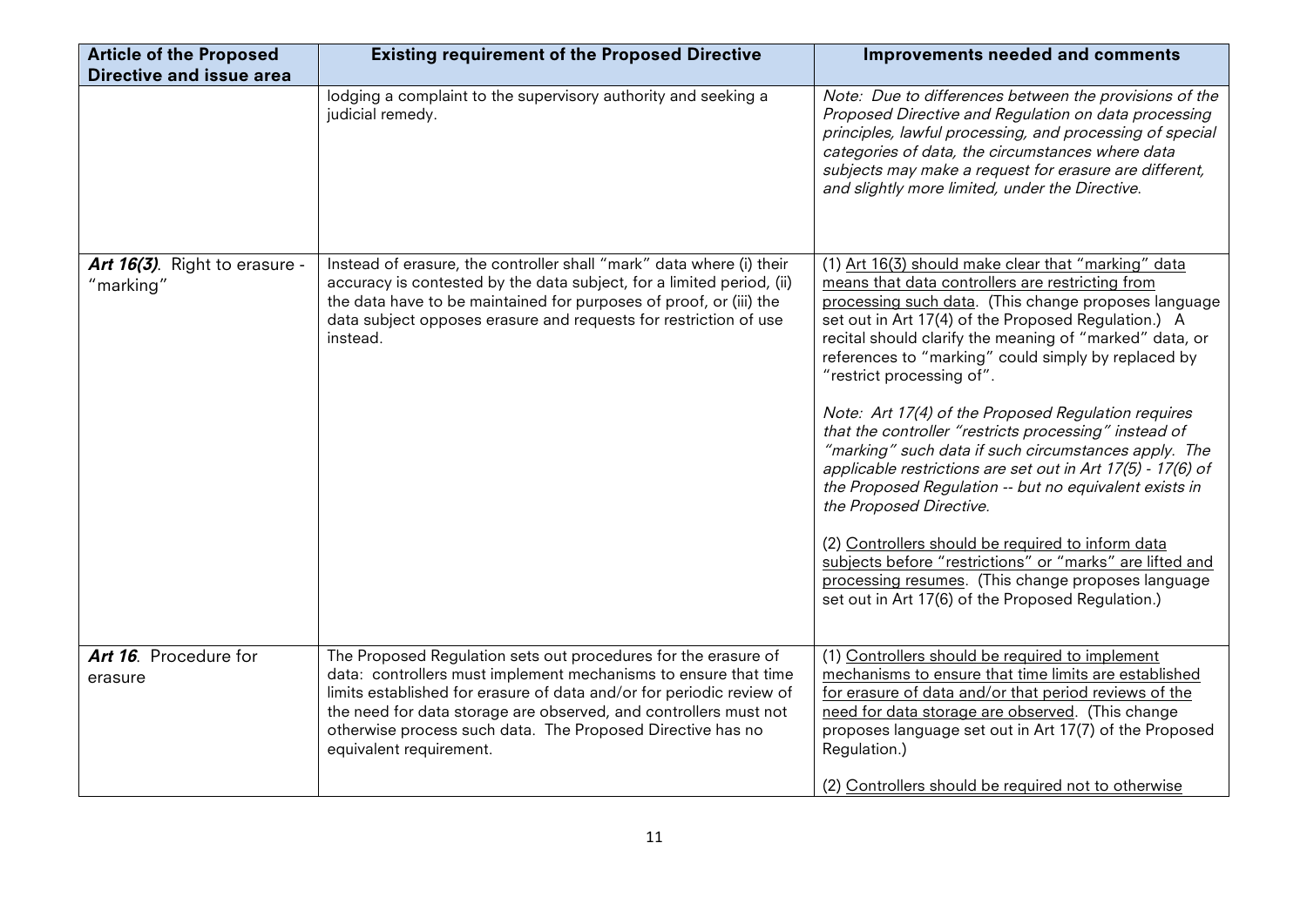| <b>Article of the Proposed</b><br>Directive and issue area                                                                                  | <b>Existing requirement of the Proposed Directive</b>                                                                                                                                                                                                                                                                                                                                                                            | Improvements needed and comments                                                                                                                                                                                                                                                                                                                                                                                                                                                                                                                                                                                                                                                                |
|---------------------------------------------------------------------------------------------------------------------------------------------|----------------------------------------------------------------------------------------------------------------------------------------------------------------------------------------------------------------------------------------------------------------------------------------------------------------------------------------------------------------------------------------------------------------------------------|-------------------------------------------------------------------------------------------------------------------------------------------------------------------------------------------------------------------------------------------------------------------------------------------------------------------------------------------------------------------------------------------------------------------------------------------------------------------------------------------------------------------------------------------------------------------------------------------------------------------------------------------------------------------------------------------------|
|                                                                                                                                             |                                                                                                                                                                                                                                                                                                                                                                                                                                  | process erased data. (This change proposes language<br>set out in Art 17(8) of the Proposed Regulation.)                                                                                                                                                                                                                                                                                                                                                                                                                                                                                                                                                                                        |
| Art 16. Right to be<br>forgotten                                                                                                            | The Proposed Regulation provides for a "right to be forgotten",<br>that would require the controller, at the data subject's request, to<br>communicate any rectification/erasure carried out in accordance<br>with a data subject request to each recipient to whom data have<br>been disclosed, unless this is impossible or would involve<br>disproportionate effort. The Proposed Directive has no equivalent<br>requirement. | If requested by the data subject, the controller should<br>be required to "take all reasonable steps", including<br>technical measures, in relation to data for the<br>publication of which the controller is responsible, to<br>inform third parties which are processing such data,<br>that a data subject requests them to erase any links to,<br>or copy or replication of such data. Controllers should<br>be responsible for publication of data by third parties, if<br>such publication was authorised by the controller. (This<br>change proposes language set out in Art 17(2) of the<br>Proposed Regulation.)                                                                        |
| Other data subject rights<br>found in the Proposed<br>Regulation: the right to data<br>portability and the right to<br>object to processing | The Proposed Regulation sets out rights for data subjects to data<br>portability and to object to processing (see Art 18 and 19 of the<br>Proposed Regulation). The Proposed Directive has no equivalent<br>provisions.                                                                                                                                                                                                          | Data subjects should receive a right to object, although<br>it may need to be limited in the law enforcement context<br>(see note below) $14$ .<br>Note: To the extent these rights are viable and<br>applicable in a law enforcement context, such rights<br>should be included in the Proposed Directive. Such<br>rights could be limited by a carve-out similar to the<br>necessity/proportionality carve-out already found in Art<br>11(4) and 13(1) of the Proposed Directive. However,<br>some elements of such rights -- such as data portability<br>in the context of a criminal investigation, for example --<br>may not translate effectively across from the Proposed<br>Regulation. |

<sup>&</sup>lt;sup>14</sup> As proposed in p. 29 Article 29 Working Party Opinion.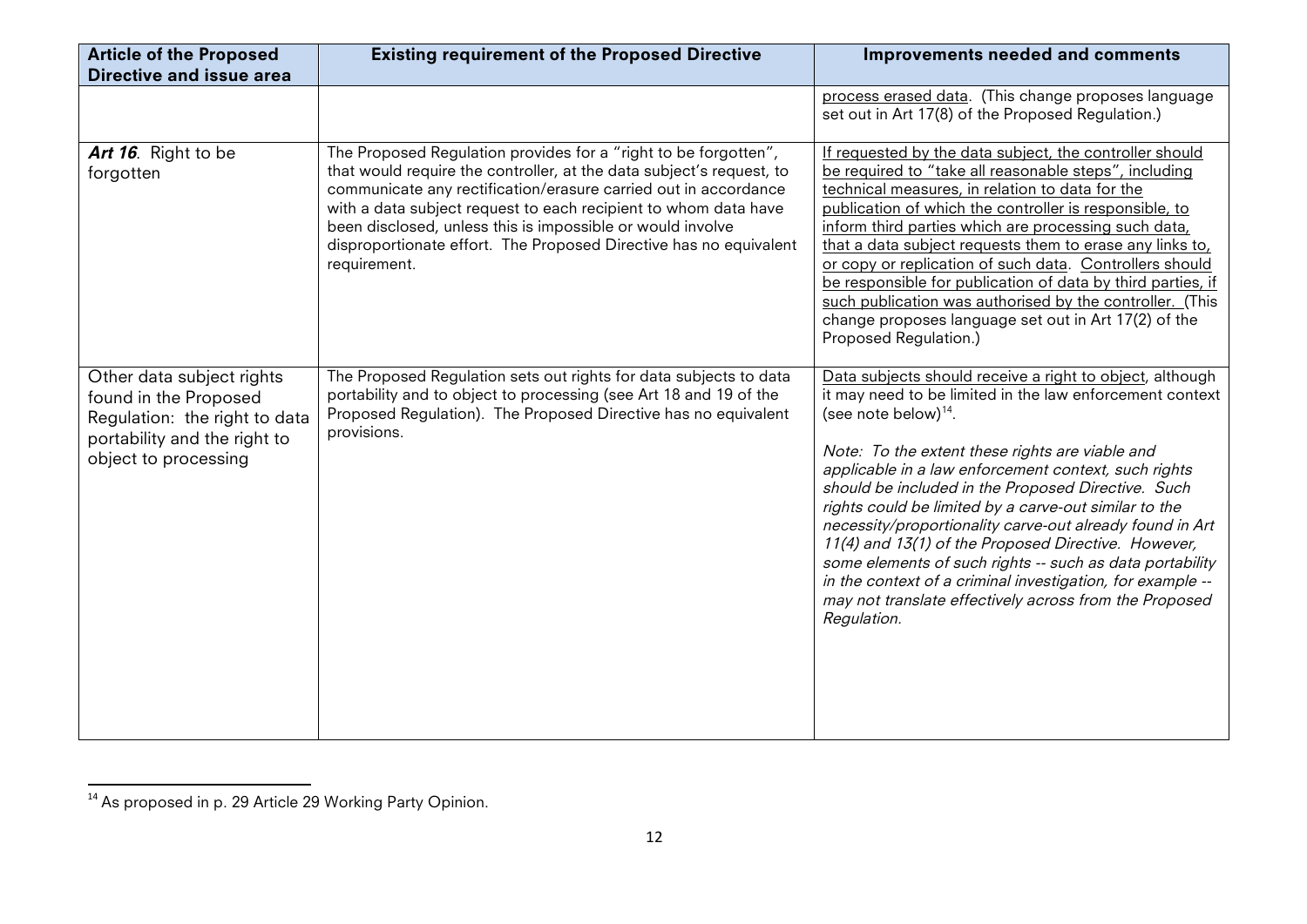## Obligations of Controller and Processor

- Unlike their peers under the Proposed Regulation, controllers are not required to be able to demonstrate compliance with the Proposed Directive. See Art 18 and 4(f) of the Proposed Directive.
- Unlike their peers under the Proposed Regulation, controllers are not required to apply data protection by design principles across the whole lifecycle of processing, and are subject to a more limited data protection by default requirement. See Art 19 of the Proposed Directive.
- The Proposed Directive is much less prescriptive than the Proposed Regulation when setting out the "required minimum legal terms" that would determine the relationship between processor and controller. In practice, this could make it easier for a controller to use a processor with fewer legal protections for data subjects. See Art 21 of the Proposed Directive.
- Controllers are required to document fewer parts of their processing operations, and in less detail, than their peers under the Proposed Regulation. Likewise, they are subject to fewer record-keeping requirements. See Art 23 and 24 of the Proposed **Directive**
- Unlike their peers under the Proposed Regulation, controllers are never required to communicate data breaches to individuals. See, by contrast, Art 32 of the Proposed Regulation.
- Unlike their peers under the Proposed Regulation, controllers are not required to carry out data protection impact assessments. See, by contrast, Art 33 of the Proposed Regulation.
- The standard of security safeguards required by the Proposed Directive is less prescriptive than the standard of safeguards required by the Proposed Regulation. See Art 27 of the Proposed Directive.
- Controllers are subject to a weaker level of regulatory oversight under the Proposed Directive, and, although required to consult, are not required to seek authorisation from then supervisory authority under any circumstances. See Art 26 of the Proposed Directive.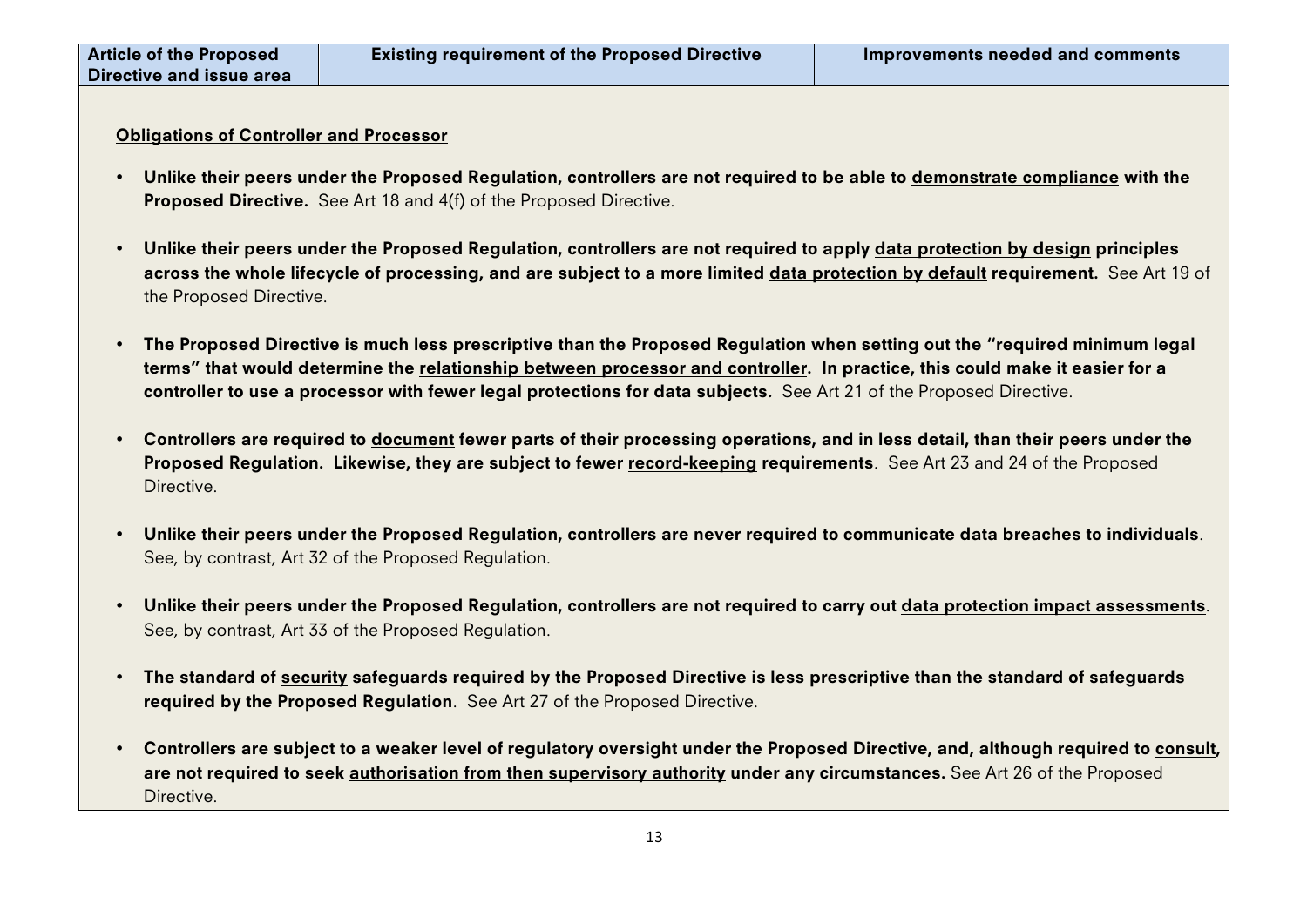| <b>Article of the Proposed</b><br><b>Directive and issue area</b> | <b>Existing requirement of the Proposed Directive</b>                                                                                                                                                                                                                                                                                                                                                                                                                                                                                                                                                                                | Improvements needed and comments                                                                                                                                                                                                                                                                                                                                                                                                                                                                                                                                                                                           |
|-------------------------------------------------------------------|--------------------------------------------------------------------------------------------------------------------------------------------------------------------------------------------------------------------------------------------------------------------------------------------------------------------------------------------------------------------------------------------------------------------------------------------------------------------------------------------------------------------------------------------------------------------------------------------------------------------------------------|----------------------------------------------------------------------------------------------------------------------------------------------------------------------------------------------------------------------------------------------------------------------------------------------------------------------------------------------------------------------------------------------------------------------------------------------------------------------------------------------------------------------------------------------------------------------------------------------------------------------------|
|                                                                   | In comparison to the Proposed Regulation, the Proposed Directive provides for less detailed requirements regarding data<br>protection officers, and is less protective of their position. See Art 30 and 31 of the Proposed Directive.                                                                                                                                                                                                                                                                                                                                                                                               |                                                                                                                                                                                                                                                                                                                                                                                                                                                                                                                                                                                                                            |
| Art 18 and 4(f).<br>Responsibilities of the<br>controller         | Controllers must adopt policies and implement appropriate<br>measures to ensure processing is performed in compliance with<br>the Proposed Directive.<br>Specifically, controllers are required to comply with Art 23, 26, 27<br>and 30 of the Proposed Directive. As discussed further below, this<br>list leaves out obligations set out in the Proposed Regulation, such<br>as the requirement for controllers to perform data protection<br>assessments. Controllers must also implement verification<br>mechanisms, and, if proportionate, such verification must be<br>performed by independent internal or external auditors. | Controllers could be required to "demonstrate" that<br>their processing is in compliance with the Proposed<br>Directive (in addition to their obligation to ensure their<br>own compliance). (This change proposes language set<br>out in Art 22(1) of the Proposed Regulation.)                                                                                                                                                                                                                                                                                                                                           |
| Art 19(1). Data protection<br>by design                           | Controllers shall implement appropriate technical/organisational<br>measures to ensure compliance with the Proposed Directive and to<br>protect the rights of the data subject (privacy by design).                                                                                                                                                                                                                                                                                                                                                                                                                                  | The language "both at the time of determination of the<br>means for processing and at the time of processing<br>itself" could be added to Art 19(1), to make clear that<br>controllers must ensure appropriate<br>technical/organisational measures both before, and<br>during, processing. (This change proposes language<br>set out in Art 23(1) of the Proposed Regulation.)                                                                                                                                                                                                                                            |
| Art 19(2). Data protection<br>by default                          | Controllers shall implement mechanisms for ensuring that, by<br>default, only data that are necessary for the purposes of<br>processing are processed.                                                                                                                                                                                                                                                                                                                                                                                                                                                                               | (1) Controllers should also be required to implement<br>mechanisms to ensure that by default data are not<br>collected or retained beyond the minimum necessary<br>for the purpose of processing (both in terms of amount<br>of data and time of storage). (This change proposes<br>language set out in Art 23(2) of the Proposed<br>Regulation.)<br>(2) This requirement could be clarified, to make clear<br>that mechanisms should by default ensure that data are<br>not made available to an indefinite number of<br>individuals. (This change proposes language set out in<br>Art 23(2) of the Proposed Regulation.) |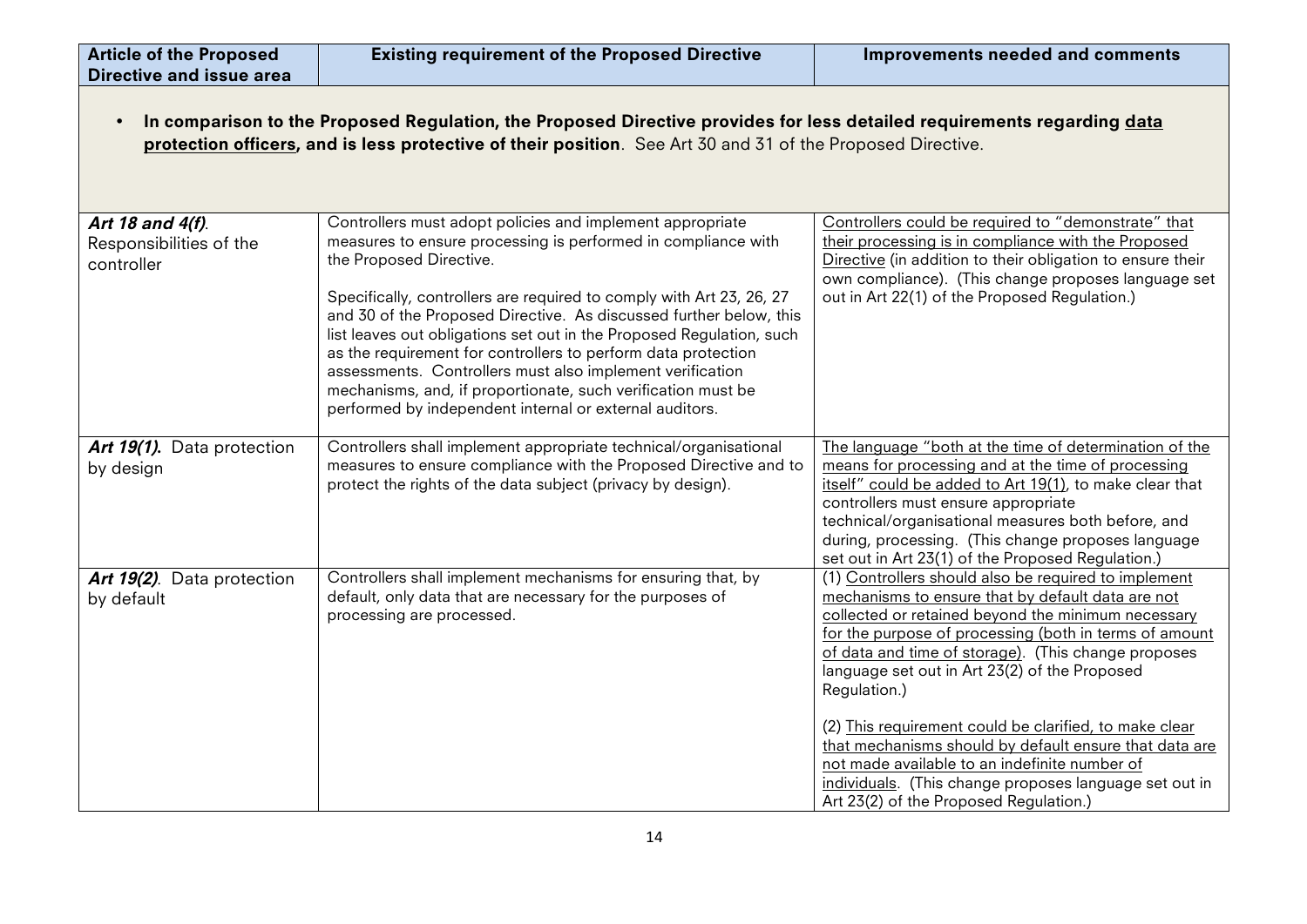| <b>Article of the Proposed</b>                                       | <b>Existing requirement of the Proposed Directive</b>                                                                                                                                                                                                                                                                                                                                                                                                                                       | <b>Improvements needed and comments</b>                                                                                                                                                                                                                                                                                                                                                                                                                                                                                                                                                                                                                                                                                                                                                                                                                                                                                                                                                                                                                                                                                                                                                        |
|----------------------------------------------------------------------|---------------------------------------------------------------------------------------------------------------------------------------------------------------------------------------------------------------------------------------------------------------------------------------------------------------------------------------------------------------------------------------------------------------------------------------------------------------------------------------------|------------------------------------------------------------------------------------------------------------------------------------------------------------------------------------------------------------------------------------------------------------------------------------------------------------------------------------------------------------------------------------------------------------------------------------------------------------------------------------------------------------------------------------------------------------------------------------------------------------------------------------------------------------------------------------------------------------------------------------------------------------------------------------------------------------------------------------------------------------------------------------------------------------------------------------------------------------------------------------------------------------------------------------------------------------------------------------------------------------------------------------------------------------------------------------------------|
| <b>Directive and issue area</b>                                      |                                                                                                                                                                                                                                                                                                                                                                                                                                                                                             |                                                                                                                                                                                                                                                                                                                                                                                                                                                                                                                                                                                                                                                                                                                                                                                                                                                                                                                                                                                                                                                                                                                                                                                                |
|                                                                      |                                                                                                                                                                                                                                                                                                                                                                                                                                                                                             |                                                                                                                                                                                                                                                                                                                                                                                                                                                                                                                                                                                                                                                                                                                                                                                                                                                                                                                                                                                                                                                                                                                                                                                                |
| Art 21(2). Processor -- legal<br>basis for processor<br>relationship | Processors may only process under a legal act that binds the<br>processor to the controller and that stipulates that the processor<br>will only act on instructions from the controller, in particular, where<br>the transfer of data is prohibited.                                                                                                                                                                                                                                        | This provision could be made more prescriptive, by<br>requiring the legal act that binds the processor to state<br>that:<br>(i) only staff committed under statutory obligation of<br>confidentiality should be used for processing;<br>(ii) all security measures under Art 27 of the Proposed<br>Directive (security of processing) must be observed;<br>(iii) another processor may only be enlisted with<br>permission of the controller;<br>(iv) if possible, the controller and processor should be<br>required to create necessary technical and<br>organisational elements required for fulfilment of data<br>subject requests;<br>$(v)$ the processor will aid the controller in compliance<br>with Art 27 - 29 of the Proposed Directive (on data<br>security);<br>(vi) the processor must hand over all results of<br>processing to the controller after processing, and will<br>not otherwise process the data; and<br>(vii) the processor must make available to the controller<br>and supervisory authority all information necessary to<br>comply with Art 25 of the Proposed Directive.<br>(This change proposes language set out in Art 26(2) of<br>the Proposed Regulation.) |
| <b>Art 23.</b> Documentation                                         | Controllers and processors must maintain documentation of all<br>processing systems and procedures under their responsibility.<br>Documentation must contain prescribed information (e.g., the<br>purposes of processing). In the case of a data transfer,<br>documentation must state the identity of the international<br>organisation or third country that received the data. Controller and<br>processor must make documentation available to the supervisory<br>authority on request. | (1) Documentation should be required to include further<br>categories of prescribed information, including:<br>(i) a description of the categories of data subjects and<br>categories of personal data relating to them;<br>(ii) a general indication of the time limits for erasure of<br>the different categories of data (if applicable);<br>(iii) a description of the mechanisms used to ensure<br>and verify the effectiveness of the measures required of<br>controllers under Art 18 of the Proposed Directive; and<br>(iv) the name and contact details of the data protection<br>officer.<br>(This change proposes language set out in Art 28(2) of                                                                                                                                                                                                                                                                                                                                                                                                                                                                                                                                  |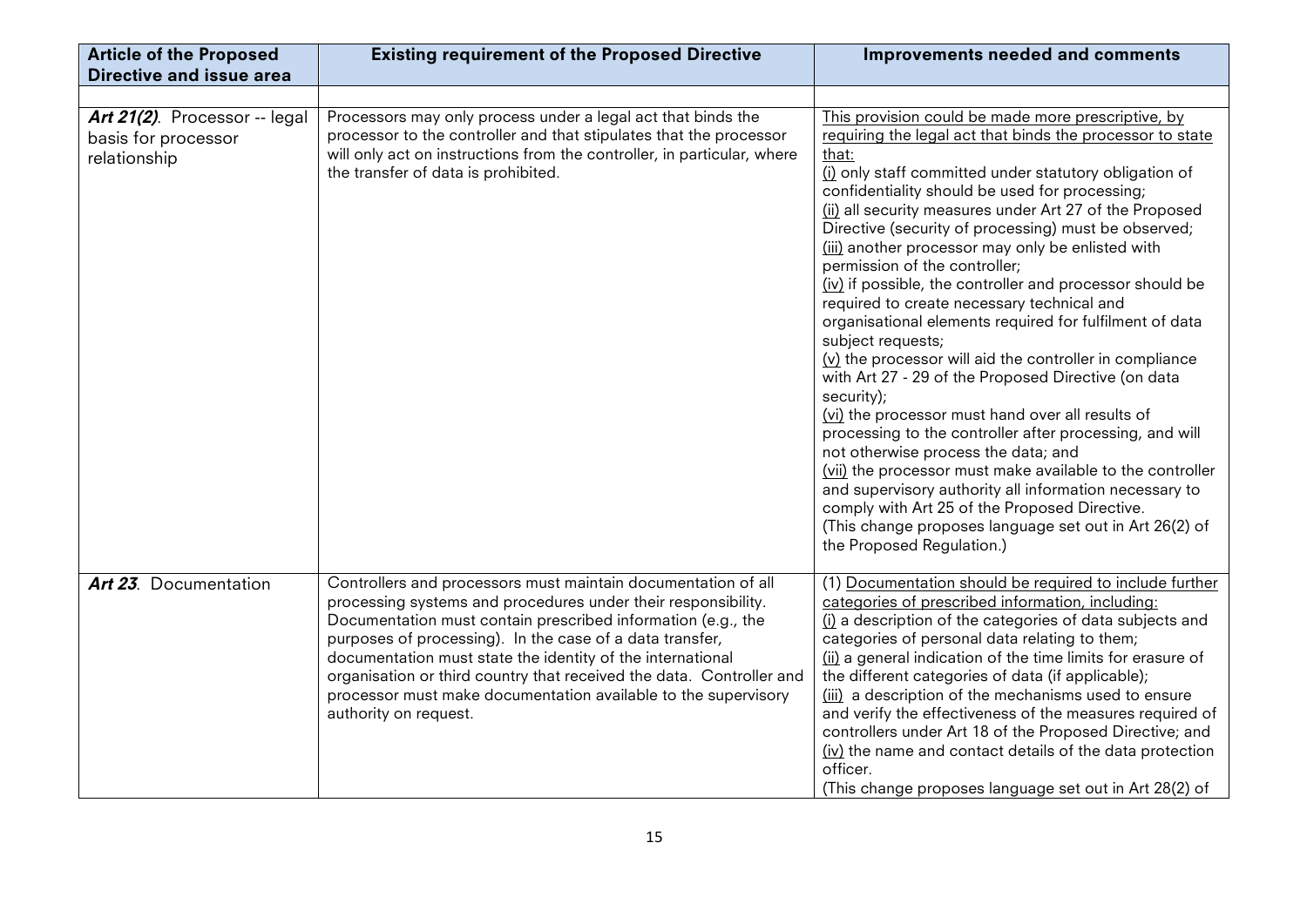| <b>Existing requirement of the Proposed Directive</b>                                                                                                                                                                                                                                                                                            | <b>Improvements needed and comments</b>                                                                                                                                                                                                                                                                                                                                                                     |
|--------------------------------------------------------------------------------------------------------------------------------------------------------------------------------------------------------------------------------------------------------------------------------------------------------------------------------------------------|-------------------------------------------------------------------------------------------------------------------------------------------------------------------------------------------------------------------------------------------------------------------------------------------------------------------------------------------------------------------------------------------------------------|
|                                                                                                                                                                                                                                                                                                                                                  |                                                                                                                                                                                                                                                                                                                                                                                                             |
|                                                                                                                                                                                                                                                                                                                                                  | the Proposed Regulation.)                                                                                                                                                                                                                                                                                                                                                                                   |
|                                                                                                                                                                                                                                                                                                                                                  | Note: In the list above, items (ii) re data retention<br>periods and (iv) re contact details of the data protection<br>officer are particularly important and must be included                                                                                                                                                                                                                              |
|                                                                                                                                                                                                                                                                                                                                                  | in the documentation requirement.                                                                                                                                                                                                                                                                                                                                                                           |
|                                                                                                                                                                                                                                                                                                                                                  | (2) Documentation to be kept in case of a data transfer<br>could include more details of the grounds on which                                                                                                                                                                                                                                                                                               |
|                                                                                                                                                                                                                                                                                                                                                  | such a transfer is made and, if appropriate, a<br>substantive explanation <sup>15</sup> .                                                                                                                                                                                                                                                                                                                   |
| Member States must ensure that records are kept of certain<br>prescribed processing operations. The records shall be used                                                                                                                                                                                                                        | This provision could also prescribe record-keeping of<br>the identity of every recipient of the data.                                                                                                                                                                                                                                                                                                       |
| processing and for ensuring data integrity/security.                                                                                                                                                                                                                                                                                             | This provision could assure access to these records for<br>the supervisory authority. <sup>16</sup>                                                                                                                                                                                                                                                                                                         |
| The Proposed Regulation requires that, where a data breach is<br>likely to adversely affect the protection of data or the privacy of the<br>data subject, controllers must (after notifying the supervisory<br>authority) communicate the breach to the data subject without<br>undue delay. The Proposed Directive has no equivalent provision. | Note: We suggest that, to the extent this obligation is<br>viable and applicable in a law enforcement context,<br>such obligation should be included in the Proposed<br>Directive.                                                                                                                                                                                                                          |
| The Proposed Regulation requires that, where processing                                                                                                                                                                                                                                                                                          | Controllers could be required to carry out data                                                                                                                                                                                                                                                                                                                                                             |
|                                                                                                                                                                                                                                                                                                                                                  | protection impact assessments, given the sensitive                                                                                                                                                                                                                                                                                                                                                          |
|                                                                                                                                                                                                                                                                                                                                                  | nature of data processing in the law enforcement<br>context. <sup>17</sup>                                                                                                                                                                                                                                                                                                                                  |
| The Proposed Directive has no equivalent provision.                                                                                                                                                                                                                                                                                              |                                                                                                                                                                                                                                                                                                                                                                                                             |
|                                                                                                                                                                                                                                                                                                                                                  | Note: Even in cases where data protection impact                                                                                                                                                                                                                                                                                                                                                            |
|                                                                                                                                                                                                                                                                                                                                                  | assessments have already taken place during a                                                                                                                                                                                                                                                                                                                                                               |
|                                                                                                                                                                                                                                                                                                                                                  | legislative process, data protection impact assessments                                                                                                                                                                                                                                                                                                                                                     |
|                                                                                                                                                                                                                                                                                                                                                  | should be required as systems, processes and                                                                                                                                                                                                                                                                                                                                                                |
|                                                                                                                                                                                                                                                                                                                                                  | technologies change over time.<br>Controllers should be required to seek prior                                                                                                                                                                                                                                                                                                                              |
|                                                                                                                                                                                                                                                                                                                                                  | consultation whenever a new processing operation                                                                                                                                                                                                                                                                                                                                                            |
|                                                                                                                                                                                                                                                                                                                                                  | solely for the purposes of verification of the lawfulness of<br>operations present specific risks to the rights and freedoms of data<br>subjects, controllers carry out a data protection impact<br>assessment. Details of the nature of assessments are described.<br>Controllers are, in certain cases, required to consult with the<br>supervisory authority before establishing a new filing system for |

<sup>&</sup>lt;sup>15</sup> Also proposed in para 395 EDPS Opinion.

<sup>&</sup>lt;sup>16</sup> Also proposed in para 396 EDPS Opinion.

 $^{17}$  Also proposed in para 385 and 398 EDPS Opinion and on p. 29 of the Article 29 Working Party Opinion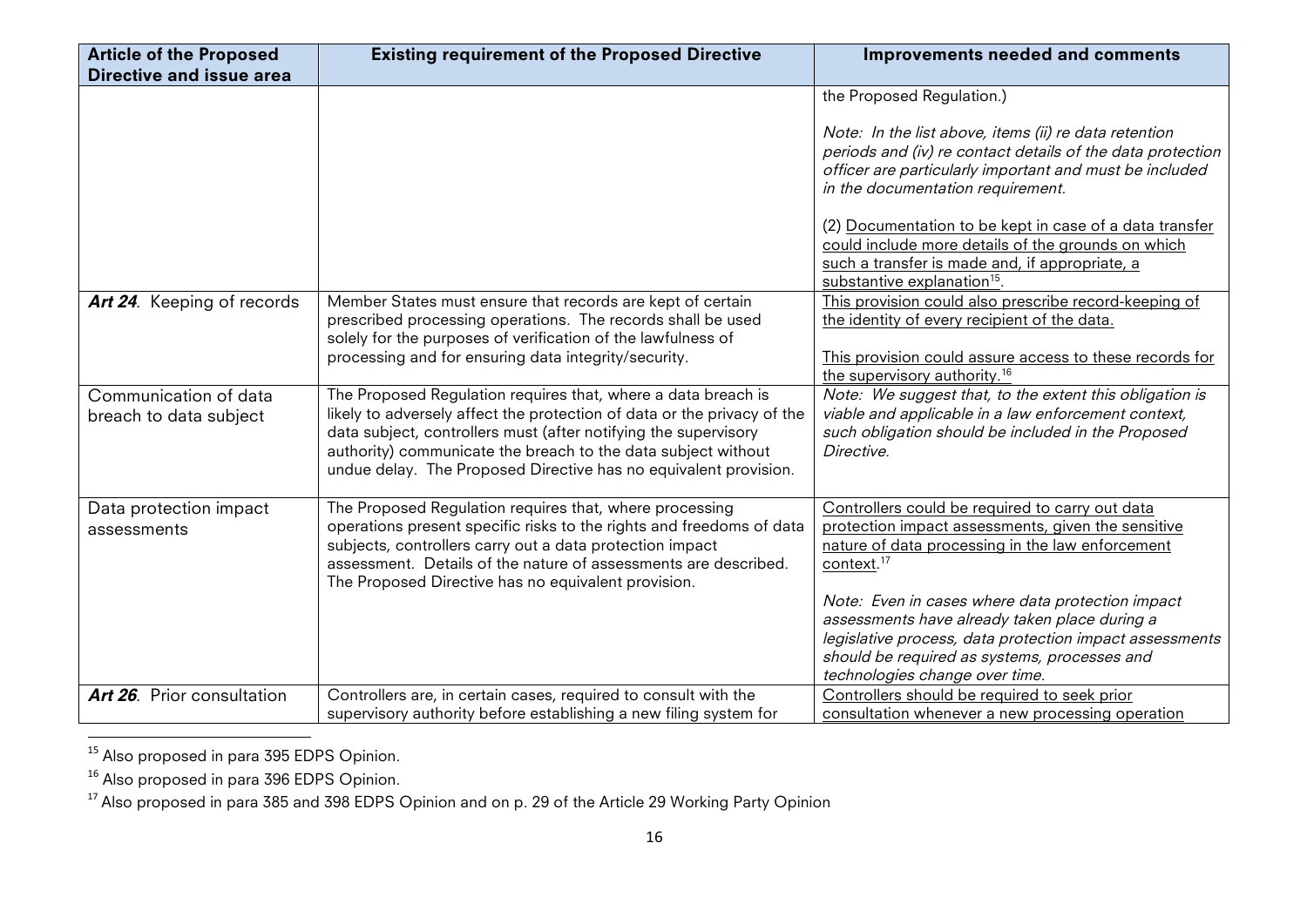| <b>Article of the Proposed</b><br><b>Directive and issue area</b> | <b>Existing requirement of the Proposed Directive</b>                                                                                                                                                                                                                                                                                                                                                 | Improvements needed and comments                                                                                                                                                                                                                                                                                                                                                                                                                                                                                                                                                                                                                                                                                                                       |
|-------------------------------------------------------------------|-------------------------------------------------------------------------------------------------------------------------------------------------------------------------------------------------------------------------------------------------------------------------------------------------------------------------------------------------------------------------------------------------------|--------------------------------------------------------------------------------------------------------------------------------------------------------------------------------------------------------------------------------------------------------------------------------------------------------------------------------------------------------------------------------------------------------------------------------------------------------------------------------------------------------------------------------------------------------------------------------------------------------------------------------------------------------------------------------------------------------------------------------------------------------|
| Art 27. Security of<br>processing                                 | personal data. Member States may empower supervisory<br>authorities to compile a list of processing operations that would<br>require such prior consultation.<br>Controllers/processors are required to implement appropriate<br>technical and organisational measures to ensure security<br>appropriate to the risks, and with regard to the state of the art and<br>the costs of implementation.    | would be introduced into a filing system. (This change<br>proposes language set out in Art 34 of the Proposed<br>Regulation.)<br>Controllers/processors should be subject to a higher<br>standard of security requirements; for example,<br>requiring them to take measures to guard against<br>accidental loss or damage <sup>18</sup> .                                                                                                                                                                                                                                                                                                                                                                                                              |
| Art 30. Data protection<br>officer                                | Controllers (or processors if applicable) must designate a data<br>protection officer (DPO). The DPO must be designated on the<br>basis of professional qualities and expert knowledge of data<br>protection law and practice, and ability to fulfil tasks set out in Art<br>32 of the Proposed Directive. DPOs may be designated for<br>multiple entities.                                           | This provision could be more prescriptive:<br>(i) to require a necessary level of expert knowledge in<br>relation to the type of processing contemplated;<br>(ii) to require that the DPO's other professional<br>commitments are compatible with the person's tasks<br>and duties as a DPO and do not result in a conflict of<br>interests;<br>(iii) to require designation of a DPO for at least 2 years,<br>and to protect the DPO from dismissal;<br>(iv) to give data subjects the right to contact the DPO;<br>and<br>(v) to specify the controller or processor shall<br>communicate the name of the DPO to the supervisory<br>authority and to the public.<br>(This change proposes language set out in Art 35 of the<br>Proposed Regulation.) |
| Art 31. Position of data<br>protection officer                    | Controllers (or processors if applicable) must ensure that the DPO<br>is properly and in a timely manner involved in all issues that relate<br>to the protection of personal data. Controllers (or processors if<br>applicable) must ensure that the DPO is provided with the means<br>to perform their duties effectively and independently, and does not<br>receive any instruction regarding such. | (1) Controllers (or processors if applicable) should be<br>required to ensure that the DPO reports directly to<br>senior management. (This change proposes language<br>set out in Art 36(2) of the Proposed Regulation.)<br>(2) Controllers (or processors if applicable) should be<br>required to support the DPO with staff, premises,<br>equipment, and any other necessary resources. (This<br>change proposes language set out in Art 36(3) of the<br>Proposed Regulation.)                                                                                                                                                                                                                                                                       |
| <b>Miscellaneous</b>                                              |                                                                                                                                                                                                                                                                                                                                                                                                       |                                                                                                                                                                                                                                                                                                                                                                                                                                                                                                                                                                                                                                                                                                                                                        |

<sup>&</sup>quot;"""""""""""""""""""""""""""""""""""""""""""""""""""""""""""  $^{18}$  Also proposed in p. 29 Article 29 Working Party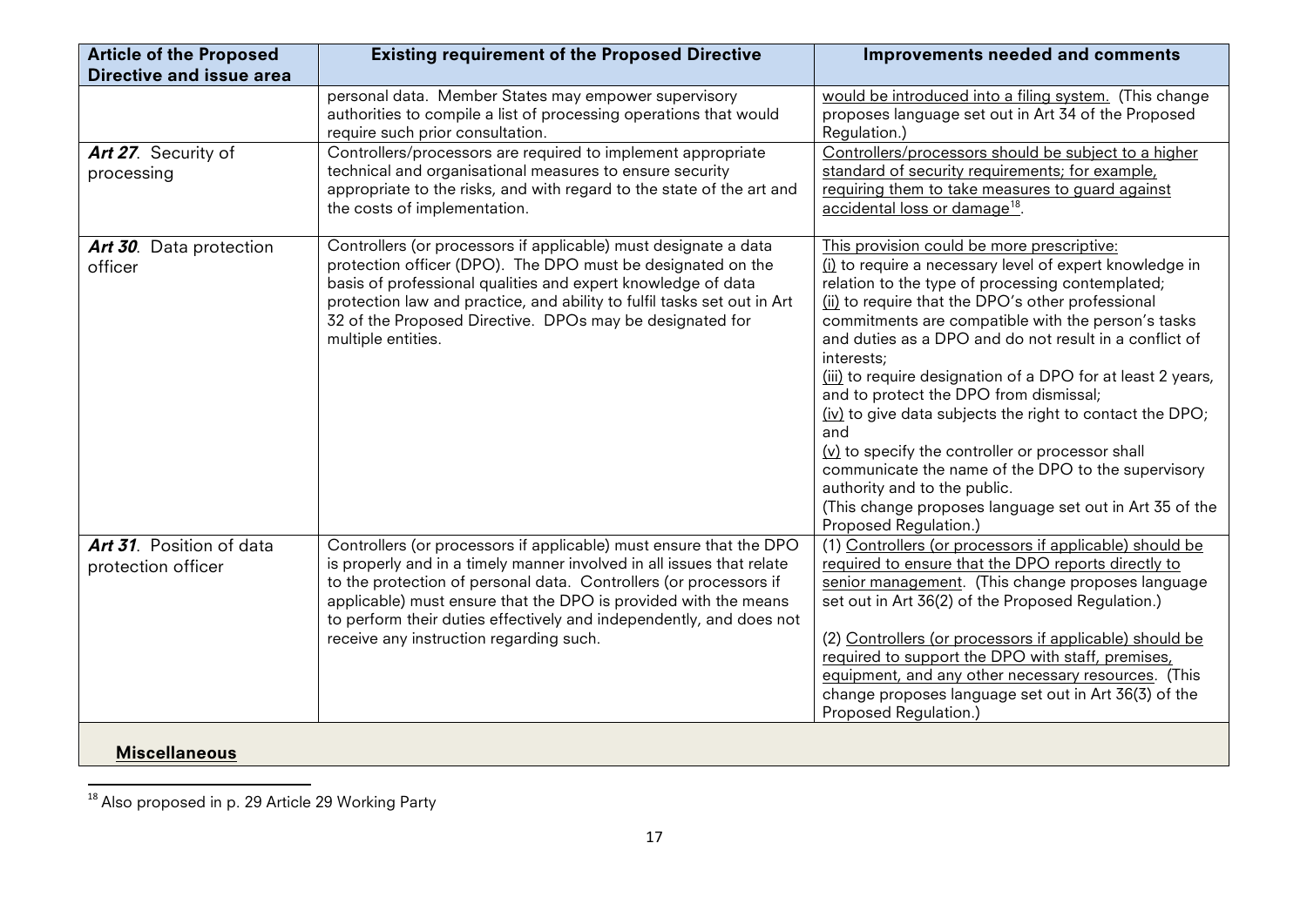| <b>Article of the Proposed</b><br>Directive and issue area                                                                                                                                                                                                                                                                                                                                                                                                                        | <b>Existing requirement of the Proposed Directive</b>                                                                                                                                                                                                                                                                                                                                                                                                                                                                                                        | <b>Improvements needed and comments</b>                                                                                                                                                                                                                                                                                                                                                                                                                               |  |
|-----------------------------------------------------------------------------------------------------------------------------------------------------------------------------------------------------------------------------------------------------------------------------------------------------------------------------------------------------------------------------------------------------------------------------------------------------------------------------------|--------------------------------------------------------------------------------------------------------------------------------------------------------------------------------------------------------------------------------------------------------------------------------------------------------------------------------------------------------------------------------------------------------------------------------------------------------------------------------------------------------------------------------------------------------------|-----------------------------------------------------------------------------------------------------------------------------------------------------------------------------------------------------------------------------------------------------------------------------------------------------------------------------------------------------------------------------------------------------------------------------------------------------------------------|--|
| Transfer rules do not apparently prevent transfers of data to non-"competent authority" recipients. In some cases, controllers<br>may be able to "self-assess" whether or not to send data to a third country, whether or not that country has been identified as<br>adequate. Derogations from the transfer rules are very broad. Controllers are not required to inform data subjects of transfers<br>to other Member States. See Art 33, 35, and 36 of the Proposed Directive. |                                                                                                                                                                                                                                                                                                                                                                                                                                                                                                                                                              |                                                                                                                                                                                                                                                                                                                                                                                                                                                                       |  |
| Supervisory authorities have fewer, and more ambiguous, powers, in comparison to their peers under the Proposed Regulation.<br>See Art 46 of the Proposed Directive.                                                                                                                                                                                                                                                                                                              |                                                                                                                                                                                                                                                                                                                                                                                                                                                                                                                                                              |                                                                                                                                                                                                                                                                                                                                                                                                                                                                       |  |
| Requirements to ensure mutual assistance and consistency in relation to cooperation between supervisory authorities are<br>ambiguous, and less comprehensive, than similar provisions under the Proposed Regulation. See Art 48 of the Proposed<br>Directive.                                                                                                                                                                                                                     |                                                                                                                                                                                                                                                                                                                                                                                                                                                                                                                                                              |                                                                                                                                                                                                                                                                                                                                                                                                                                                                       |  |
| Art 33. Conditions for<br>international data transfers                                                                                                                                                                                                                                                                                                                                                                                                                            | Transfers may only take place if (i) the transfer is necessary for the<br>prevention, investigation, detection or prosecution of crime or the<br>execution of criminal penalties, and (ii) further conditions set down<br>in Chapter V of the Proposed Directive are complied with.                                                                                                                                                                                                                                                                          | In accordance with existing legal instruments, Art 33<br>could specify that transfers may only be made to<br>controllers in a third country or international<br>organisation that are competent authorities for law<br>enforcement purposes <sup>19</sup> .                                                                                                                                                                                                           |  |
| Art 35(1)(b). Transfers by<br>way of appropriate<br>safeguards                                                                                                                                                                                                                                                                                                                                                                                                                    | Where no adequacy decision has been taken in respect of a third<br>country, the controller may transfer data to such country provided<br>either that (i) appropriate safeguards are adduced in a legally<br>binding instrument or (ii) they have assessed all the circumstances<br>surrounding the transfer and concluded that appropriate<br>safeguards exist. Such an assessment must be made by duly<br>authorised staff, and all such transfers must be documented (and<br>documents must be made available to the supervisory authority on<br>request). | (1) Controllers should be required to obtain an<br>assessment of whether safeguards are adequate from<br>the supervisory authority, rather than making such an<br>assessment themselves. (This change proposes<br>language set out in Art 42(5) of the Proposed<br>Regulation.)<br>(2) If the above improvement is not feasible, then<br>controllers could be required to document safeguards<br>taken if a self-assessment is the basis for transfer <sup>20</sup> . |  |
|                                                                                                                                                                                                                                                                                                                                                                                                                                                                                   |                                                                                                                                                                                                                                                                                                                                                                                                                                                                                                                                                              | Note: There is also lack of clarity between this Article<br>and Art 34 (6) which refers to prohibition by the<br>Commission to data transfers to a certain third country                                                                                                                                                                                                                                                                                              |  |

<sup>&</sup>lt;sup>19</sup> Also proposed in para 409-410 EDPS and in p.30 and p.32 Article 29 Working Party Opinion<br><sup>20</sup> Also proposed in p. 30 Article 29 Working Party Opinion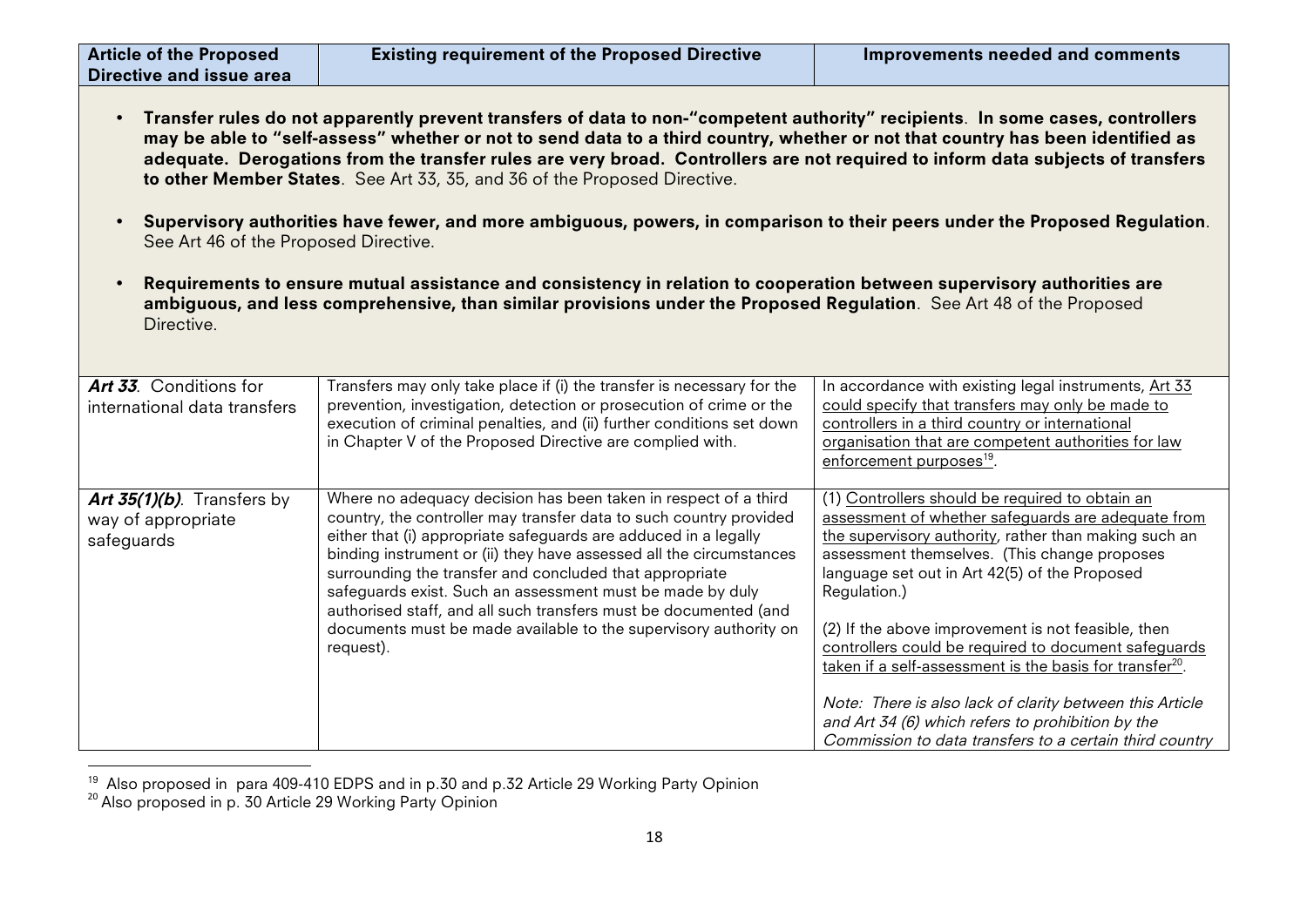| <b>Article of the Proposed</b><br>Directive and issue area | <b>Existing requirement of the Proposed Directive</b>                                                                                                                                              | Improvements needed and comments                                                                                                                                                                                                                                                                                                                                                                                                                                                                                                                                                                                                                                                                                                                                                                                                                                                                                      |
|------------------------------------------------------------|----------------------------------------------------------------------------------------------------------------------------------------------------------------------------------------------------|-----------------------------------------------------------------------------------------------------------------------------------------------------------------------------------------------------------------------------------------------------------------------------------------------------------------------------------------------------------------------------------------------------------------------------------------------------------------------------------------------------------------------------------------------------------------------------------------------------------------------------------------------------------------------------------------------------------------------------------------------------------------------------------------------------------------------------------------------------------------------------------------------------------------------|
| Art 36. Derogations from<br>transfer rules                 | Transfers of data to third countries or international organisations<br>may take place only on certain conditions, which are prescribed.<br>One such condition is that the transfer is "necessary". | or international organisation. There is need for<br>clarification of these two provisions.<br>(1) Such "conditions" for transfer are open to wide<br>interpretation, and so further language could be<br>inserted to Art 36 to make clear that each such<br>"condition" should be interpreted restrictively <sup>21</sup> .                                                                                                                                                                                                                                                                                                                                                                                                                                                                                                                                                                                           |
|                                                            |                                                                                                                                                                                                    | (2) Controllers could be required to document any use<br>of the derogations in Art 36, and any such<br>documentation could be required to be available to the<br>relevant supervisory authority on request <sup>22</sup> .                                                                                                                                                                                                                                                                                                                                                                                                                                                                                                                                                                                                                                                                                            |
| Art 46. Powers of the<br>supervisory authority             | Supervisory authorities are endowed with investigative powers,<br>powers of intervention, and powers to engage in legal<br>proceedings. Examples of each type of power are given.                  | (1) Each "example" of the three types of power listed in<br>Art 46 could be converted into "core" powers for<br>supervisory authorities, that Member States are<br>required to legislate for in specific terms. <sup>23</sup><br>(2) Supervisory authorities could receive more powers<br>under this provision, including:<br>(i) power to notify controllers/processors of alleged<br>breaches, and to order the controller/processor to<br>remedy the breach in a specific manner;<br>(ii) power to order the controller/processor to comply<br>with the data subject requests;<br>(iii) power to order the controller/processor to provide<br>information relevant for performance of their duties;<br>(iv) power to ensure compliance with prior consultations<br>(and authorisations, if that revision is made) under Art<br>26 of the Proposed Directive;<br>(v) power to warn/admonish controllers/processors; |

"""""""""""""""""""""""""""""""""""""""""""""""""""""""""""" <sup>21</sup> Also proposed in p. 31 Article 29 Working Party Opinion

<sup>22</sup> Also proposed in p. 31 Article 29 Working Party Opinion

<sup>&</sup>lt;sup>23</sup> Also proposed in 430 EDPS Opinion.)